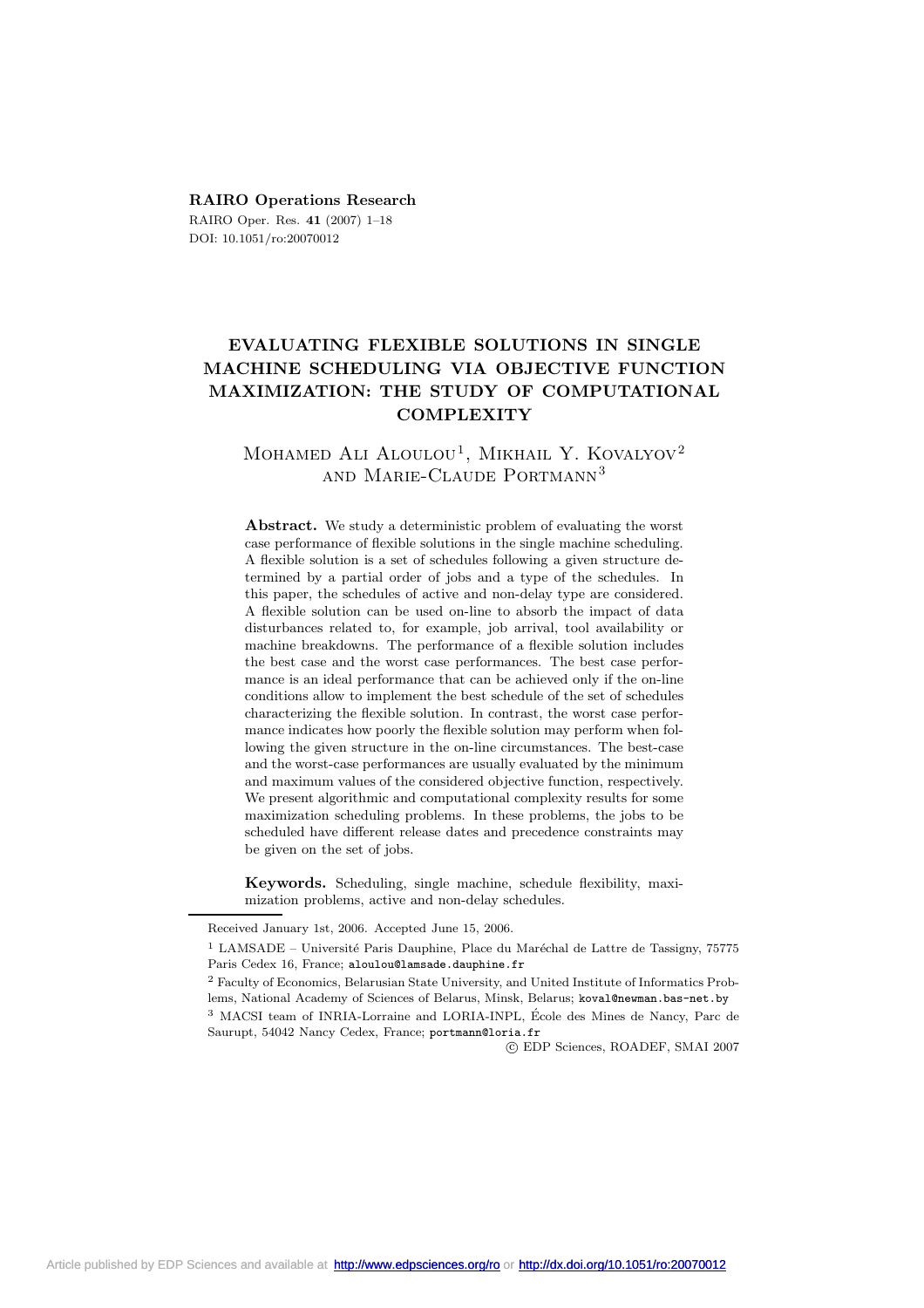## 1. MOTIVATION

In real-life scheduling applications, it is often the case that processing environment can change while implementing a schedule because of unexpected machine breakdowns, processing time uncertainty, changes in the job arrivals, etc. In this situation, a predictive (off-line) schedule that does not take into account the presence of perturbations rapidly becomes impracticable and finally yields quite poor performances, see for example Artigues, Roubellat and Billaut [5], Artigues, Billaut and Esswein [4], Daniels and Kouvelis [9] and Mehta and Uzsoy [14]. Herroleen and Leus [12] and Wu, Byeon and Storer [18] noticed that introducing flexibility in the solutions computed off-line allows to increase robustness of a scheduling system.

On the other hand, a predictive schedule should not be too much flexible because it is used as a basis for planning external activities such as raw material procurement, preventive maintenance and delivery of orders to the customers. Consequently, if an on-line schedule, which is one of the realizations of a flexible predictive schedule, deviates considerably from the initial schedule, then it may delay an execution of the related external activities and induce some extra costs for early procurement of raw materials or late delivery of finished products, see Aloulou and Portmann [3]. Therefore, a realistic off-line schedule should be sufficiently flexible, follow a structure determined by the technological constraints, and coordinate with other participants of the considered manufacturing system and/or supply chain.

The results of this paper are related to the proactive-reactive scheduling approach developed by Aloulou and Portmann [1,3]. Consider a scheduling problem to minimize an objective function associated with completion times of the jobs to be processed in a manufacturing system. In this paper, we concentrate on a single machine system. Aloulou and Portmann defined a flexible off-line solution as a partial order (precedence relations) on the set of jobs. They suggested to select a flexible solution that provides a sufficiently detailed sketch of the schedule to serve as a basis for planning the related external activities, and that remains enough flexible to allow changes in job processing when the on-line conditions force to make them.

The approach of Aloulou and Portmann has two phases: an off-line phase (proactive algorithm) and an on-line phase (reactive algorithm), see Figure 1. In the off-line phase, the set of all partial orders (flexible solutions) is explored by a genetic algorithm that proposes a selection of partial orders to a decision maker. The decision maker chooses an appropriate partial order for the on-line execution.

A partial order implicitly represents several schedules with the same precedence constraints between the jobs. The genetic algorithm and the decision maker use two main criteria to evaluate a particular partial order. First criterion is flexibility, which is characterized by the number of distinct schedules associated with the partial order. Second criterion is performance, which is characterized by the objective function values of schedules associated with the partial order. Since the number of schedules associated with a given partial order can be sufficiently large,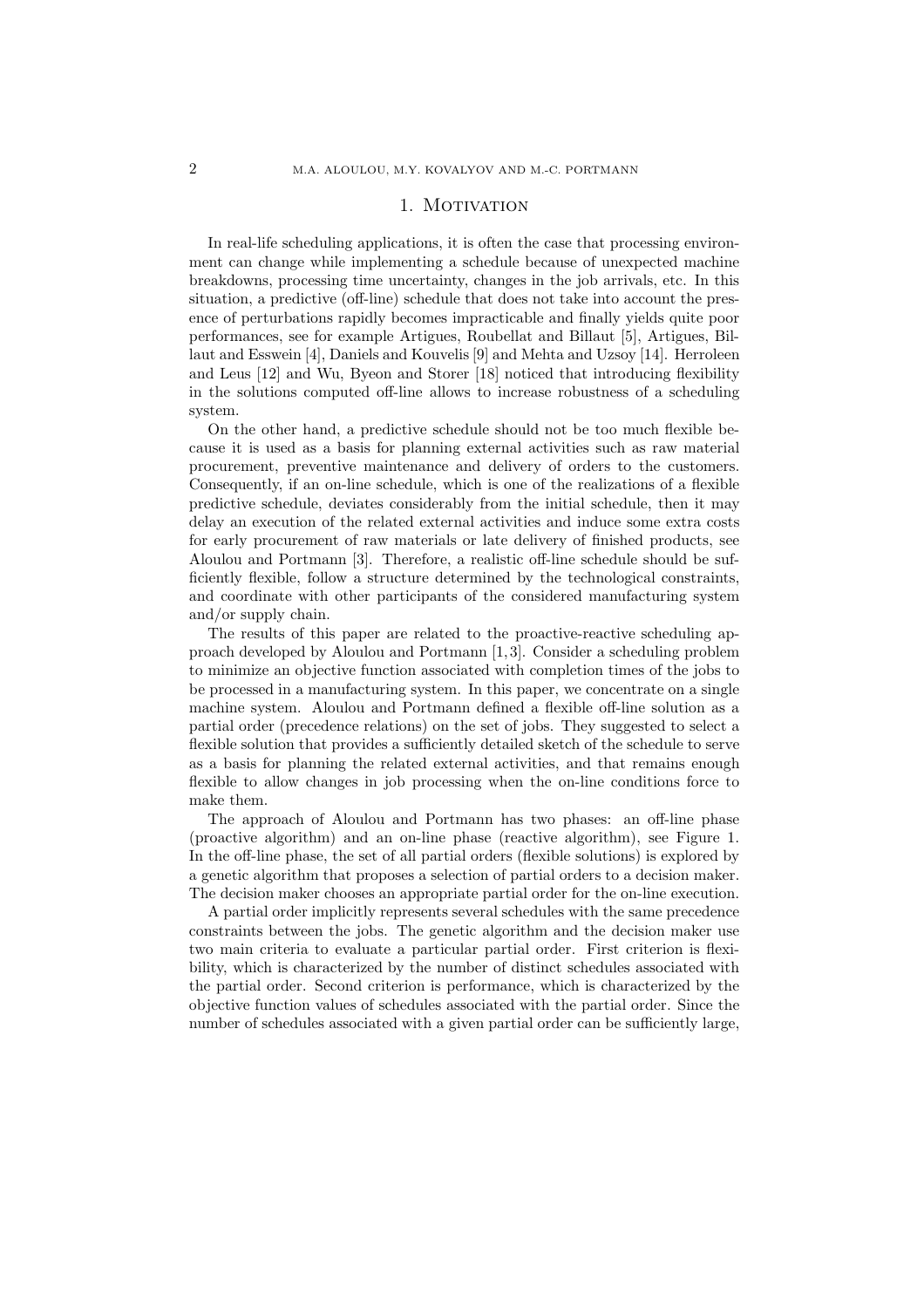

FIGURE 1. The proposed proactive-reactive approach.

it is natural to consider only their most important representatives. Aloulou and Portmann suggested to restrict the set of the considered schedules to those often used in practice: active, semi-active and non-delay schedules, see Baker [6] and the following section for definitions. Furthermore, they suggested to use only the best and the worst case performances to evaluate the performance of a flexible schedule. The best and the worst case performances are lower and upper bounds, respectively, on the value of the objective function calculated for schedules following the partial order. They can be obtained by solving corresponding minimization and maximization problems.

During the on-line phase, whenever a job has to be selected for processing on a machine, a decision maker is provided with several alternatives that respect the chosen partial order. He/she can make a choice that satisfies other preferences or non-modeled constraints. In the presence of disruptions, it is often the case that one of the schedules associated with the used flexible solution remains feasible and there is no need to calculate a new solution.

As we already mentioned, one of the reasonable approaches to evaluate the performance of a flexible solution (partial order) is to solve two deterministic optimization problems: a minimization problem for the best case performance and a maximization problem for the worst case performance. Notice that there is no need to calculate corresponding schedules.

Minimization problems have been abundantly considered in the scheduling literature. In this paper, we focus on new maximization scheduling problems never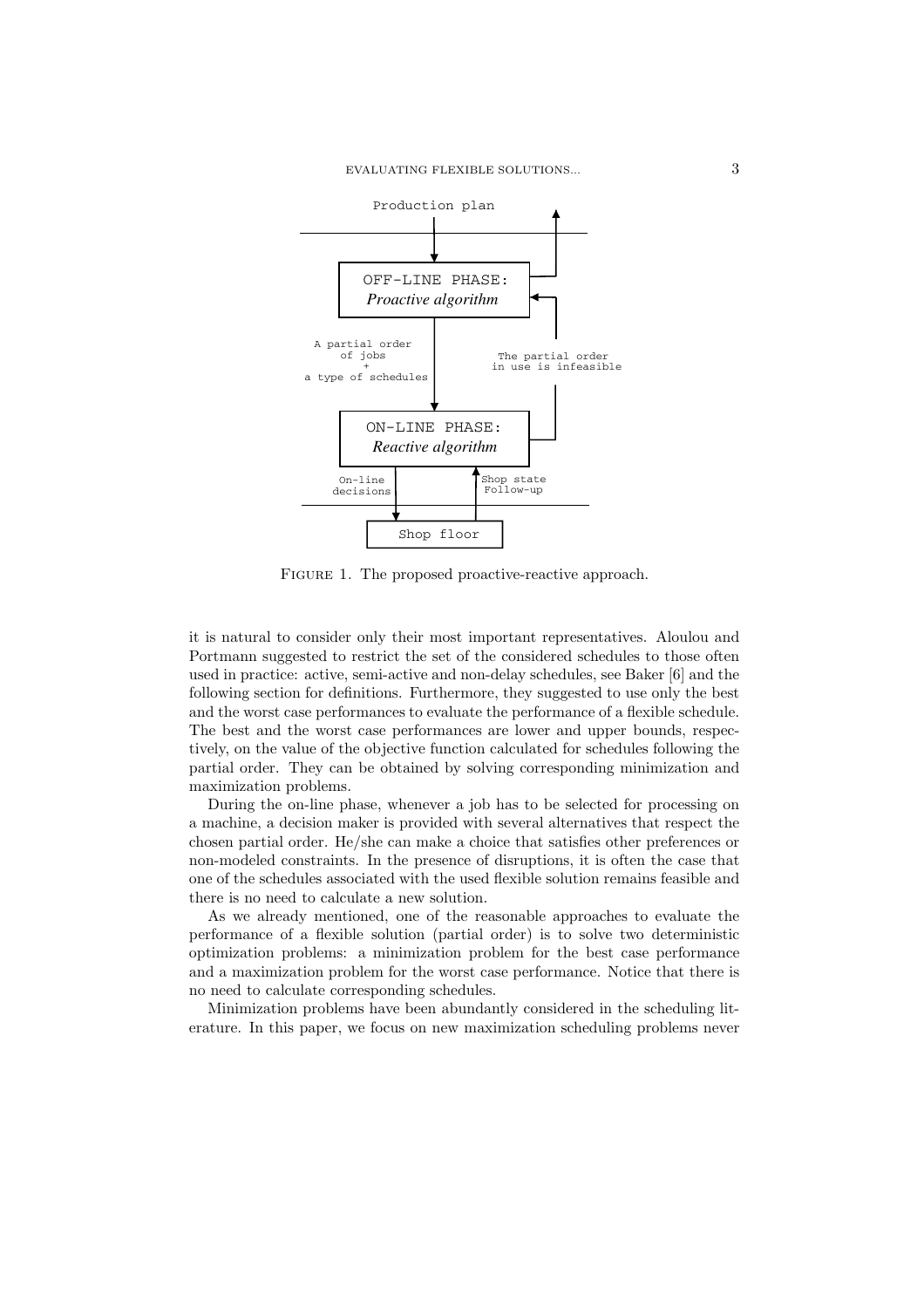considered in the past. Observe that if the jobs are allowed to start arbitrarily late, then the maximum values of many traditional objective functions can be arbitrarily large. In this case, they cannot be used to evaluate the worst case performance of any solution. Therefore, the set of feasible schedules must be restricted so that the jobs do not start too late. We propose in this paper to restrict the schedules to be active or non-delay. A flexible solution is now characterized by a structure defined by a partial job order and a type of the schedules.

In the following section, we formulate the problems to be studied, review related publications and briefly describe the results of this paper.

### 2. PROBLEM FORMULATION AND LITERATURE REVIEW

We study the following single machine scheduling problem. There is a set  $N = \{1, \ldots, n\}$  of jobs to be scheduled for processing on a single machine. Each job  $j \in N$  has a processing time  $p_j > 0$ , a release date  $r_j \geq 0$ , and it may have a due date  $d_i \geq 0$ , a weight  $w_i > 0$ , and a non-decreasing function  $f_i(t)$  associated with it. The release date is the earliest time when the job processing can start, the due date is an ideal time for its completion, the weight indicates a relative importance of the job and the function  $f_i(t)$  represents the cost that has to be paid when the job completes at time t. All data are assumed to be integers. Functions  $f_i(t)$  are assumed to be integer valued.

Precedence constraints may be given on the set of jobs. If job i precedes job j, then job  $j$  can start its processing only after job  $i$  is completed. A schedule is specified by the sequence of the jobs and their starting times. No preemption of job processing is allowed.

A schedule is called *active* if a job cannot be shifted to start earlier without increasing completion time of another job or violating precedence constraints or release dates. A schedule is called *non-delay* if the machine does not stand idle at any time when there is a job available for processing at this time. If it is given that only active schedules are considered, then any such schedule is completely characterized by the corresponding job sequence. The same statement is valid for non-delay schedules, see Baker [6].

Given a schedule, the job completion times  $C_j$ ,  $j = 1, ..., n$ , can be easily determined. The objective is to find an active or non-delay schedule such that a regular function  $F(C_1, \ldots, C_n)$  non-decreasing in the job completion times is maximized.

Adapting the traditional three-field notation  $\alpha|\beta|\gamma$  for scheduling problems proposed by Graham *et al.* [11], we denote the above problem as  $1(\theta)|\beta|(\gamma \to \max)$ , where  $\theta \in \{a, nd\}$  indicates the type of schedules to be considered (active and non-delay, respectively),  $\beta \subseteq \{prec, r_j\}$  and  $\gamma \in \{F, f_{\text{max}}, f_{\Sigma}, C_{\text{max}}, L_{\text{max}}, T_{\text{max}}\}$  $\sum(w_j)C_j$ ,  $\sum(w_j)U_j$ ,  $\sum(w_j)T_j$ . If the descriptor  $r_j$  is present in the second field, then the job release dates are assumed to be arbitrary. Otherwise, they are all equal to zero. If the descriptor *prec* is present in the second field, then the precedence constraints are assumed to be represented by an arbitrary acyclic graph.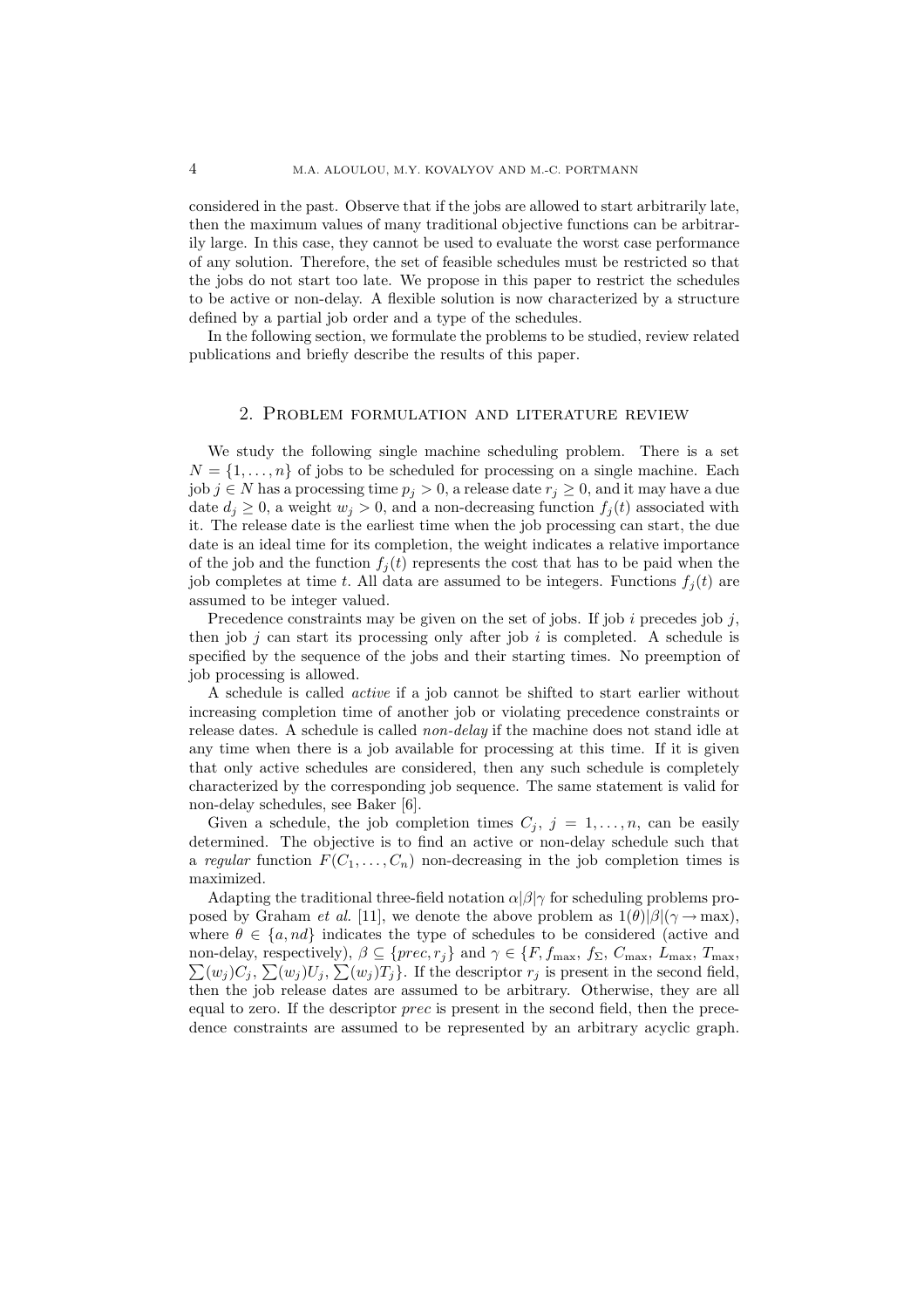If prec is not present, then the jobs are assumed to be independent and the corresponding graph contains no arcs. The third field contains an information about the criterion, which is to maximize one of the following regular functions:

- arbitrary regular function  $F = F(C_1, \ldots, C_n);$
- maximum cost function  $f_{\text{max}} = \max\{f_j(C_j)\};$
- total cost function  $f_{\Sigma} = \sum f_j(C_j);$
- maximum completion time (makespan)  $C_{\text{max}} = \max\{C_j\};$
- maximum lateness  $L_{\text{max}} = \max\{L_j\}, L_j = C_j d_j;$
- maximum tardiness  $T_{\text{max}} = \max\{T_j\}, T_j = \max\{0, C_j d_j\};$
- total (weighted) completion time  $\sum(w_j)C_j$ ;
- (weighted) number of late jobs  $\sum(w_j)U_j$ ; where  $U_j = 0$ , if  $C_j \leq d_j$  and  $U_j = 1$  if  $C_j > d_j$ ;
- total (weighted) tardiness  $\sum (w_i) T_i$ .

Observe that our objective is to find a worst active or non-delay schedule with respect to the traditional scheduling criteria. To the best of our knowledge, the only relevant results are due to Posner [15] and our earlier paper [2]. Posner studied reducibility among single machine weighted completion time scheduling problems including minimization as well as maximization problems. In these problems, the jobs may have release dates and deadlines but there are no precedence constraints between the jobs. Besides, an insertion of idle times between the jobs is allowed.

In  $[2]$ , we studied maximization problems where semi-active schedules were considered. For a semi-active schedule, a job cannot be shifted to start earlier without changing the job sequence or violating the feasibility. This specificity makes the results of [2] applicable for the problems formulated above only if the release dates are all equal to zero. For instance, the problem of maximizing  $f_{\text{max}}$  is solvable in  $O(n^2)$  time, and the problems of maximizing  $\sum w_j C_j$  and  $\sum w_j U_j$  are equivalent to their minimization counterparts with the inverse precedence constraints. Therefore, in the sequel, we assume that the release dates are not equal.

Restricting the schedules to be semi-active means that a decision maker can choose any job to execute on the machine once it follows the given structure. The machine can stand idle and wait until the chosen job is ready for execution. In the case of active schedules, an algorithm presents to a decision maker a set of different actions that keeps the schedule active. Consideration of active schedules instead of semi-active schedules allows to decrease considerably objective function values. However, flexibility, in terms of the number of the relevant schedules, decreases in this case. It is also interesting to consider non-delay schedules. Indeed, a non-delay schedule is easy to implement and the scheduling strategy is more understandable by a decision maker who is generally used to keep the machine busy if there is an available job.

The remainder of this paper is organized as follows. In Section 3, we consider the case of active schedules. We prove that the problem  $1(a)|r_j|(C_{\text{max}} \to \text{max})$  is NP-hard even if there are only three distinct release dates and that the problem  $1(a)|r_j|(\sum w_j C_j \rightarrow \text{max})$  is NP-hard in the strong sense. It is NP-hard if there are two distinct release dates. In Section 4, we consider the case of non-delay schedules.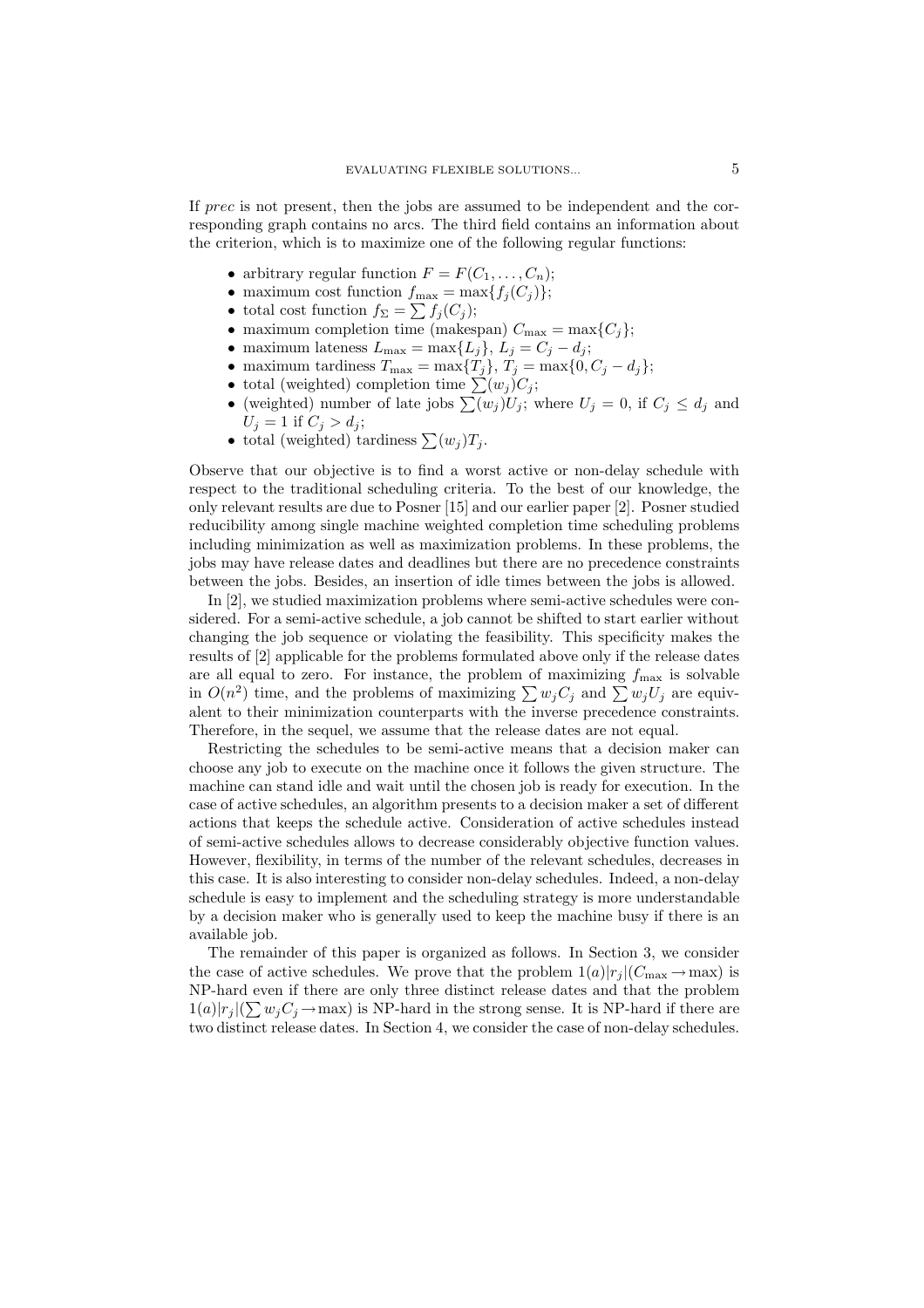We show that the problem  $1(nd)|prec,r_j|(C_{\text{max}} \to \text{max})$  is solvable in  $O(n^2)$  time unlike the same problem for active schedules. We further demonstrate that the problem  $1(nd)|prec,r_j|(f_{\text{max}} \to \text{max})$  can be solved in  $O(n^4)$  time. Finally, we prove that the problem  $1(nd)|prec,r_j|(F \to \text{max})$  for  $F \in \{\sum w_j C_j, \sum w_j U_j\}$ reduces to the corresponding minimization problems without job release dates but with job deadlines. The paper concludes with a comparative exposition of the complexity of the considered maximization problems, maximization problems where only semi-active schedules are considered, and minimization counterparts of all these maximization problems.

Our results mainly concern computational complexity of the considered problems. It is a necessary first step in an investigation of any real-life problem to be solved on a computer. There is a comprehensive bibliography on computational complexity of minimization scheduling problems, see the up-to-date information maintained by Brucker and Knust [8]. However, there are only the results that we already mentioned for the maximization scheduling problems.

## 3. ACTIVE SCHEDULES

In this section, a search for an optimal schedule is restricted to active schedules. We prove that maximizing  $C_{\text{max}}$  is NP-hard and maximizing  $\sum w_i C_i$  is strongly NP-hard even if there are no precedence constraints. Note that these problems are polynomially solvable for semi-active schedules, see Aloulou, Kovalyov and Portmann [2]. In our NP-hardness proofs, we construct reductions from the following problems.

- PARTITION: Given  $m + 1$  positive integers  $a_1, \ldots, a_m$  and A such that  $\sum_{j=1}^m a_j = 2A$ , is there a set  $X \subset M = \{1, \ldots, m\}$  such that  $\sum_{j \in X} a_j =$
- EQUAL CARDINALITY PARTITION: Given  $2m + 1$  positive integers  $a_1, ..., a_{2m}$  and A such that  $\sum_{j=1}^{2m} a_j = 2A$ , is there a set  $X \subset M = \{1, ..., 2m\}$  such that  $|X| = m$  and  $\sum_{j \in X} a_j = A$ ?
- 3-PARTITION: Given  $3m+1$  positive integers  $a_1, \ldots, a_{3m}$  and A such that  $A/4 < a_j < A/2$ ,  $j = 1, \ldots, 3m$ , and  $\sum_{j=1}^{3m} a_j = mA$ , is there a partition of the set  $\{1, \ldots, 3m\}$  into m subsets  $X_1, \ldots, X_m$ , for which  $\sum$  $l=1,\ldots,m?$

Problems PARTITION and EQUAL CARDINALITY PARTITION are NP-complete and problem 3-PARTITION is NP-complete in the strong sense (Garey and Johnson [10]).

**Theorem 1.** The problem  $1(a)|r_j|(C_{\text{max}} \rightarrow \text{max})$  is NP-hard even if there are only three distinct release dates.

*Proof.* We use a polynomial transformation from EQUAL CARDINALITY PARTI-TION. Given an instance of this problem, construct the following instance of the problem  $1(a)|r_i|(C_{\text{max}} \rightarrow \text{max}).$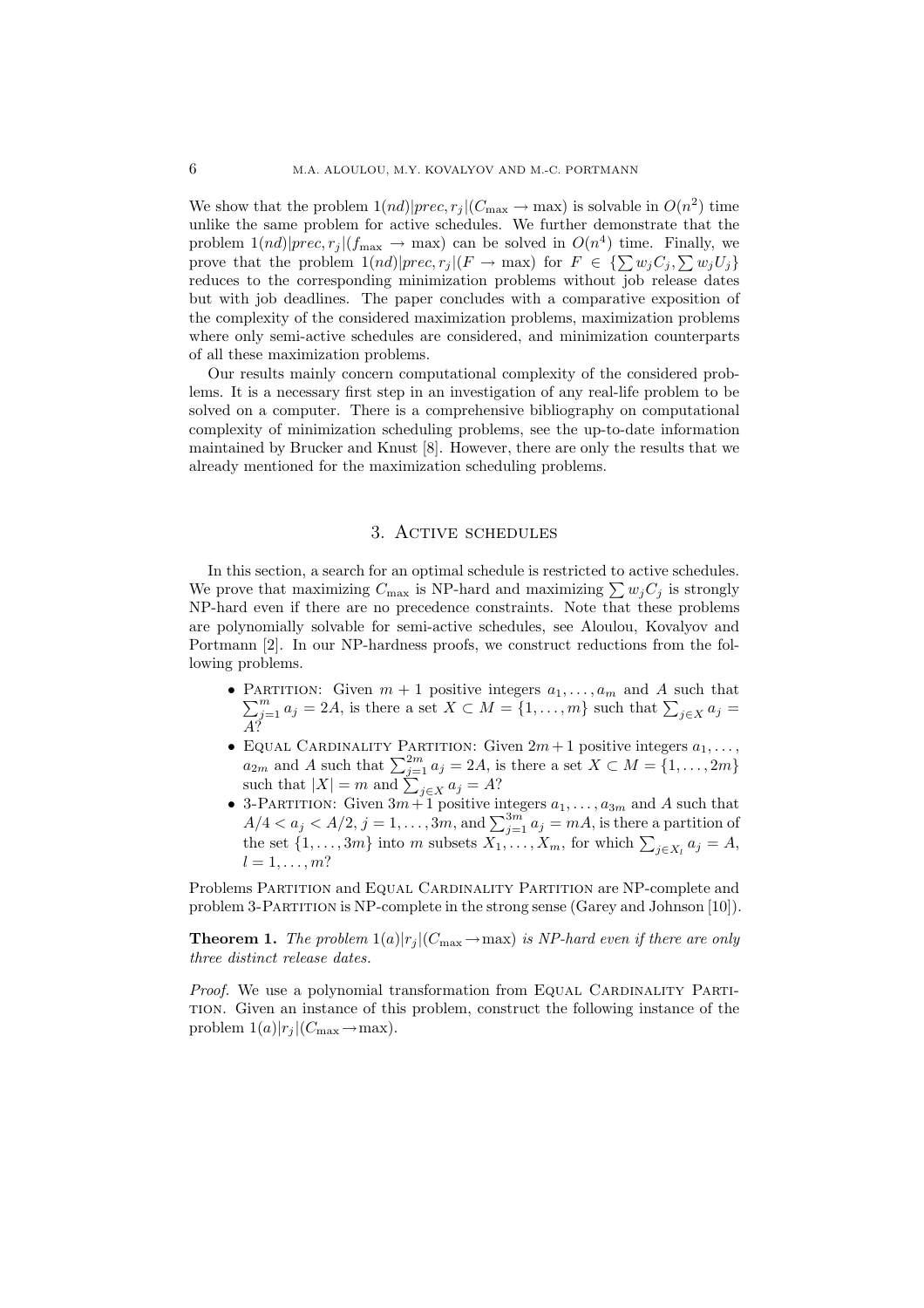

FIGURE 2. Schedule with  $C_{\text{max}} = y$ .

Calculate  $a_{\max} = \max_{j \in M} a_j$  and  $B = A + a_{\max}$ . There are  $2m + 3$  jobs. Among them there are

- 2*m partition* jobs *j* with zero release dates and processing times  $p_i =$  $B + a_j$ ,  $j = 1, ..., 2m$ ;
- one  $a_{\text{max}}$ -job with zero release date and processing time  $a_{\text{max}}$ ; and
- two jobs S1 and S2 with unit processing times and release dates  $r_{S1}$  =  $(m+1)B-1=mB+A+a_{\text{max}}-1$  and  $r_{S2}=r_{S1}+1+a_{\text{max}}+B$ .

We show that EQUAL CARDINALITY PARTITION has a solution if and only if there exists a solution to the constructed instance of the problem  $1(a)|r_i|(C_{\text{max}} \to \text{max})$ such that  $C_{\text{max}} \ge y := r_{S2} + 1 + mB + A$ .

"Only if". Assume that set  $X$  is a solution to EQUAL CARDINALITY PARTI-TION. Construct a schedule in which jobs  $S1$  and  $S2$  start at their release dates,  $a_{\text{max}}$ -job starts just after S1, partition jobs of the set X are scheduled before job S1 and partition jobs of the set  $M\setminus X$  are scheduled after job S2. A diagram of such a schedule is given in Figure 2.

Observe that the constructed schedule is active because the length of the first idle interval is  $a_{\text{max}} - 1$  which is less than the minimum processing time of all available jobs scheduled after it, and the length of the second idle interval is  $B$ which is less than the minimum processing time of all available jobs scheduled after it. For the constructed schedule, we have  $C_{\text{max}} = y$ .

"If". Let there exist an active schedule with value  $C_{\text{max}} \geq y$ . For such a schedule, denote the set of partition jobs completed before  $r_{S1}$  as X and denote  $A_X = \sum_{j \in X} a_j.$ 

We first assume that at most  $m-2$  partition jobs are completed before  $r_{S1}$ . In this case, the total processing time of these jobs is equal to  $G \leq (m-2)B + A_X$ and the length of an idle interval before  $r_{S1}$  is equal to

$$
r_{S1} - G \ge 3B - A_X - 1 = 2A - A_X - 1 + A + 3a_{\text{max}} \ge B + 2a_{\text{max}},
$$

which is not less than the total processing time of any partition job and the  $a_{\text{max}}$ job. We obtained a contradiction because the schedule is active.

We now assume that exactly  $m-1$  partition jobs are completed before  $r_{S1}$ , *i.e.*,  $|X| = m - 1$ . Their total processing time is equal to  $G' \leq (m - 1)B + A_X$  and the length of the idle interval before  $r_{S1}$  is equal to

$$
r_{S1} - G' \geq B + A - A_X - 1 + a_{\text{max}} = 2A - A_X - 1 + 2a_{\text{max}} > a_{\text{max}}.
$$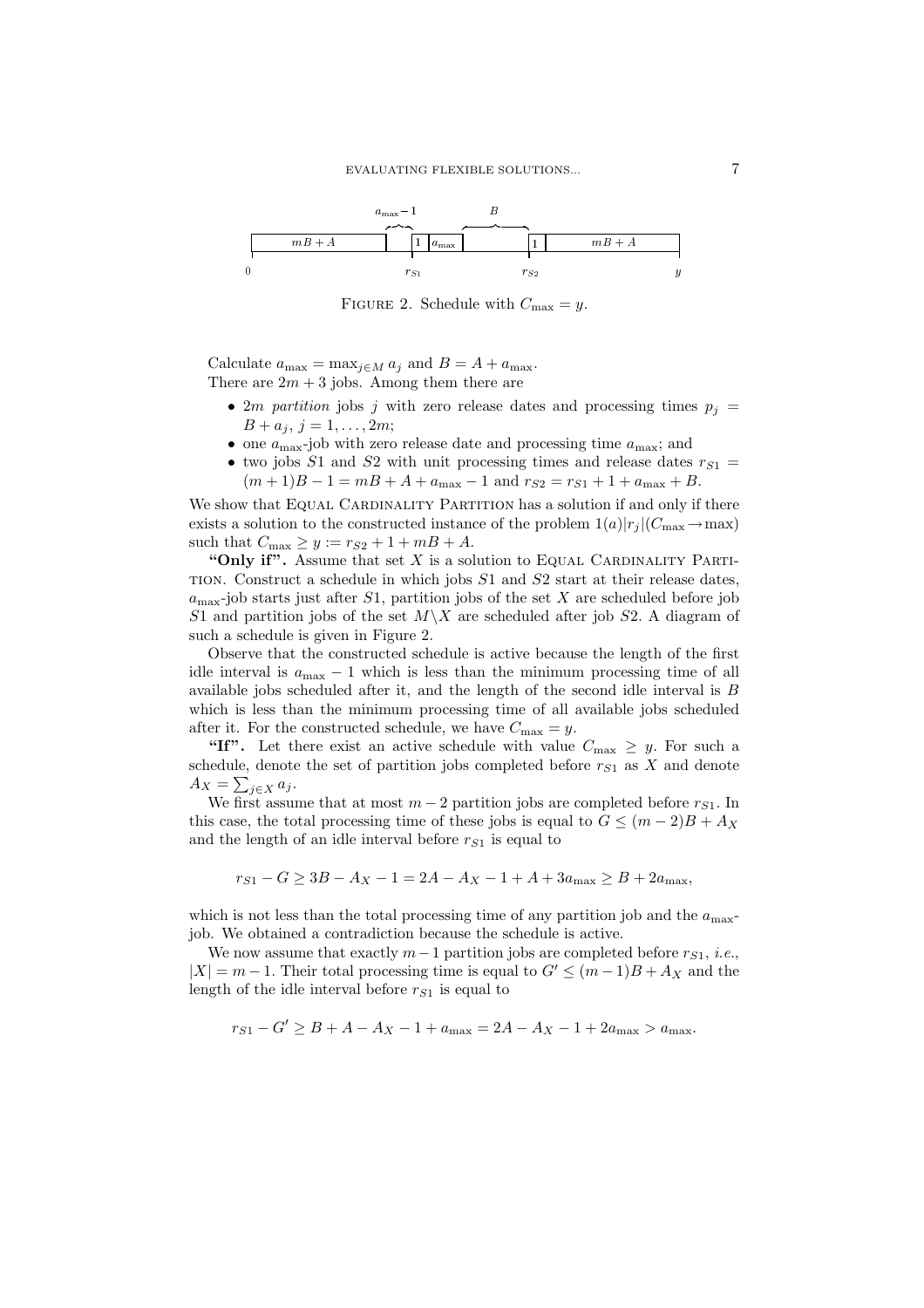Since the schedule is active and mth partition job cannot appear before  $r_{S_1}$  by assumption, the latter inequality implies that the  $a_{\text{max}}$ -job must be processed before  $r_{S1}$ . Then the length of the idle interval before  $r_{S1}$  is at least  $B+A-A_X-1$ .<br>Denote  $a_{\min}^{M\setminus X} = \min_{j\in M\setminus X} a_j$ . The statement that no partition job can fit into the above idle interval implies that  $B + a_{\min}^{M \setminus X} > B + A - A_X - 1$ , from where we obtain

$$
a_{\min}^{M \setminus X} \ge A - A_X. \tag{1}
$$

Since the  $a_{\text{max}}$ -job is processed before  $r_{S1}$  and  $r_{S2} - r_{S1} = B + 1 + a_{\text{max}}$ , job S1 and some partition job from the set  $M\setminus X$  must be processed before  $r_{S2}$ . Then the number of the partition jobs scheduled after  $r_{S2}$  is equal to m and their total processing time is equal to

$$
D \le mB + 2A - \left(A_X + a_{\min}^{M \setminus X}\right).
$$

From  $C_{\text{max}} \geq y$ , we obtain  $D \geq mB + A$ . Therefore,  $a_{\text{min}}^{M \setminus X} \leq A - A_X$ . This inequality and (1) imply  $A_X + a_{\text{min}}^{M \setminus X} = A$ , *i.e.*,  $X \cup \{j^0\}$  where  $j^0$  is the job from  $M \setminus X$  with processing time  $B + a_{\text{min}}^{M$ PARTITION.

Observe that no more than m partition jobs can be completed by  $r_{S1}$  because  $r_{S1} = (m+1)B - 1$  is less than the total processing time of any  $m+1$  partition jobs. Furthermore, at least m partition jobs can be scheduled after  $r_{S2}$  because otherwise

$$
C_{\max} \le r_{S2} + 1 + a_{\max} + (m - 1)B + 2A - 1 < r_{S2} + 1 + m + A = y.
$$

Therefore, it remains to consider the case where exactly  $m$  partition jobs are scheduled before  $r_{S1}$  and exactly m such jobs are scheduled after  $r_{S2}$ . In this case, job S1 and the  $a_{\text{max}}$ -job must be scheduled between  $r_{S1}$  and  $r_{S2}$ . Otherwise, a partition job will be scheduled there. Then the length of the idle interval before  $r_{S1}$  should not exceed  $a_{\text{max}} - 1$ . This statement is equivalent to  $A_X \geq A$ . On the other hand,  $C_{\text{max}} \geq y$  is equivalent to  $A_X \leq A$ .

Hence, in the remaining case we obtain that  $|X| = m$  and  $A_X = A$ , *i.e.*, X is a solution of EQUAL CARDINALITY PARTITION.

**Corollary 1.** The problem  $1(a)|r_j|(\gamma \to \text{max})$  is NP-hard for  $\gamma \in \{f_{\text{max}}, f_{\Sigma}, L_{\text{max}}\}$  $T_{\text{max}},\sum(w_j)U_j,\sum(w_j)T_j\}.$ 

Computational complexity of the problem  $1(a)|r_i|(C_{\text{max}} \to \text{max})$  remains open with respect to the strong NP-hardness and for the case where there are only two distinct release dates.

**Theorem 2.** The problem  $1(a)|r_j|(\sum w_j C_j \rightarrow \max)$  is NP-hard in the strong sense.

*Proof.* A pseudo-polynomial transformation from the strongly NP-complete problem 3-PARTITION is used.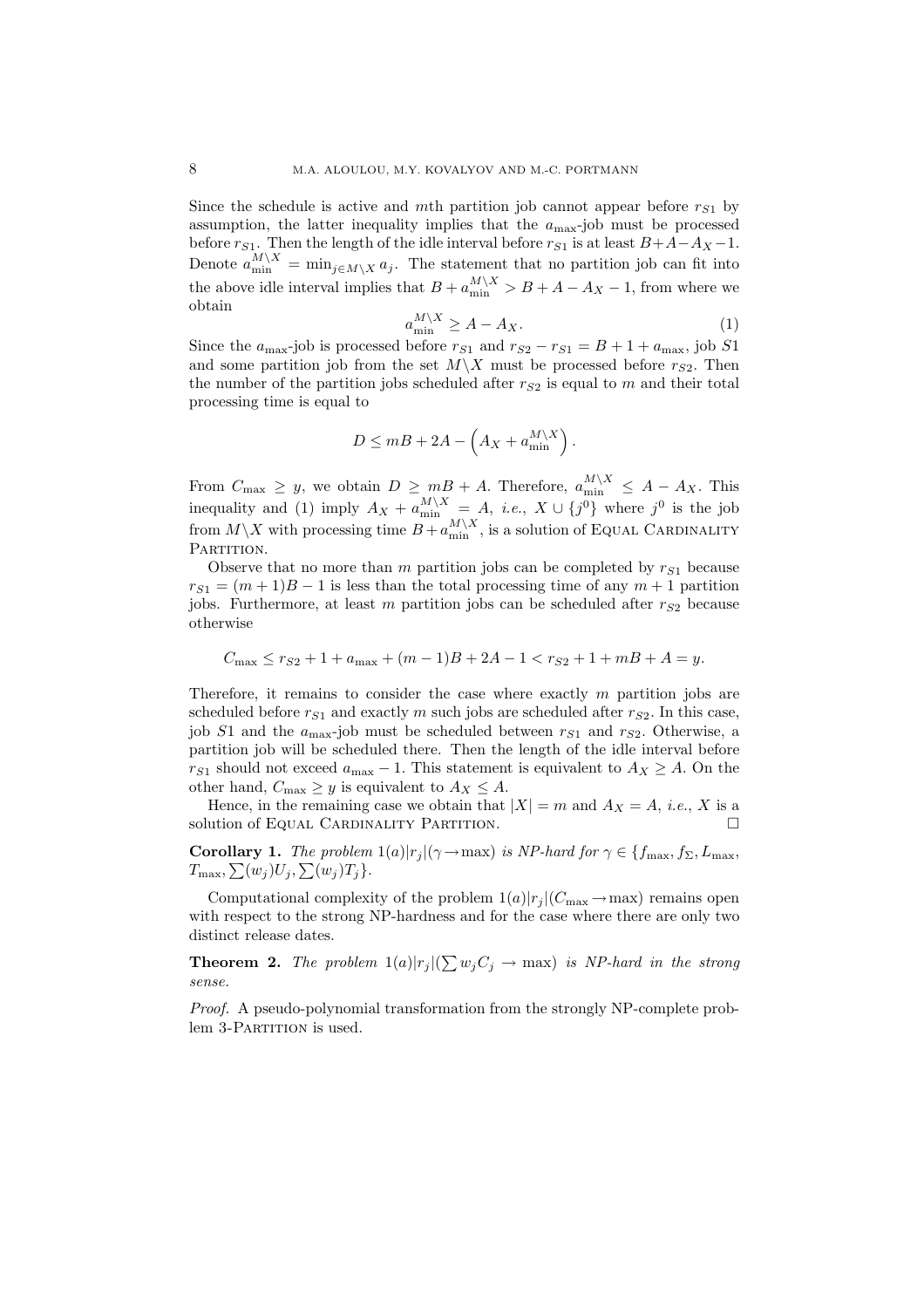$$
\begin{array}{ccccccc}\nX_1 & & & & & & \\
\hline\n0 & & & & & & \\
\hline\n0 & & & & & & \\
\hline\n0 & & & & & & \\
\hline\n\end{array}
$$
\n
$$
\begin{array}{ccccccc}\nX_1 & & & & & & \\
\hline\n0 & & & & & & \\
\hline\n0 & & & & & & \\
\hline\n0 & & & & & & \\
\hline\n0 & & & & & & \\
\hline\n0 & & & & & & \\
\hline\n0 & & & & & & \\
\hline\n0 & & & & & & \\
\hline\n0 & & & & & & \\
\hline\n0 & & & & & & \\
\hline\n0 & & & & & & \\
\hline\n0 & & & & & & \\
\hline\n0 & & & & & & \\
\hline\n0 & & & & & & \\
\hline\n0 & & & & & & \\
\hline\n0 & & & & & & \\
\hline\n0 & & & & & & \\
\hline\n0 & & & & & & \\
\hline\n0 & & & & & & \\
\hline\n0 & & & & & & \\
\hline\n0 & & & & & & \\
\hline\n0 & & & & & & \\
\hline\n0 & & & & & & \\
\hline\n0 & & & & & & \\
\hline\n0 & & & & & & \\
\hline\n0 & & & & & & \\
\hline\n0 & &
$$

FIGURE 3. Schedule with  $\sum w_j C_j \geq y$ .

Given an instance of 3-PARTITION, we construct the following instance of the problem  $1(a)|r_j|(\sum w_j C_j \rightarrow \max)$ . Calculate  $a_{\max} = \max_{1 \leq j \leq 3m} \{a_j\},$  $V = 3ma_{\text{max}} (mA + m - 1) + 1$  and  $U = (m - 1)V + mA$ . There are 4m jobs. Among them there are

- 3*m partition* jobs j with parameters  $r_j = 0$ ,  $p_j = w_j = a_j$ ,  $j = 1, ..., 3m$ ;
- $m-1$  long jobs Ll with parameters  $r_{Ll} = (l-1)V + lA$ ,  $p_{Ll} = V$ ,  $w_{Ll} = 1$ ,  $l = 1, \ldots, m - 1;$
- one heavy job H with parameters  $r_H = 0$ ,  $p_H = 1$ ,  $w_H = W$ ,  $W :=$  $(r_{L(m-1)} + U)(m-1 + mA).$

We show that 3-PARTITION has a solution if and only if there exists a solution to the constructed instance of the problem  $1(a)|r_i|(\sum w_i C_i \rightarrow \max)$  such that

$$
\sum w_j C_j \ge y := V(A+1)m(m-1)/2 + (U+1)W.
$$

"Only if". Assume that  $X_1, \ldots, X_m$  is a solution to 3-PARTITION. Construct a schedule in which long jobs start at their release dates  $r_{L_l}$ ,  $l = 1, \ldots, m-1$ , heavy job  $H$  starts at time  $U$  and partition jobs are scheduled before job  $H$  in the remaining time intervals. Jobs of the set  $X_1$  are sequenced before long job  $L1$ , jobs of the set  $X_2$  are sequenced between jobs  $L1$  and  $L2$ , and so on. A diagram of such a schedule is given in Figure 3.

Observe that, in the constructed schedule, there is no idle time between the jobs. For such a schedule, it follows from the definition of the objective function  $\sum w_i C_i$ that contribution of any job to this objective function is equal to its processing time multiplied by the total weight of jobs scheduled after it plus its own weight. Below we use this statement for calculating contributions of the jobs to the objective function.

For the constructed schedule, we have  $\sum w_j C_j = F_1 + (U + 1)W$ , where  $F_1$ denotes  $\sum w_i C_i$  value for the schedule without heavy job H and  $(U + 1)W$  is the contribution of job H to the original objective function. Furthermore,  $F_1 =$  $F_L + F_P$ , where  $F_L$  and  $F_P$  are contributions of long and partition jobs, respectively, to the  $F_1$  value.

Denote  $A_l = \sum_{j \in X_l} a_j$ ,  $l = 1, \ldots, m$ . We have

$$
F_L = p_{L1}(m - 1 + A_2 + \dots + A_m) + p_{L2}(m - 2 + A_3 + \dots + A_m)
$$
  
 
$$
+ \dots + p_{L(m-1)}(1 + A_m) = V(A+1)m(m-1)/2
$$
 (2)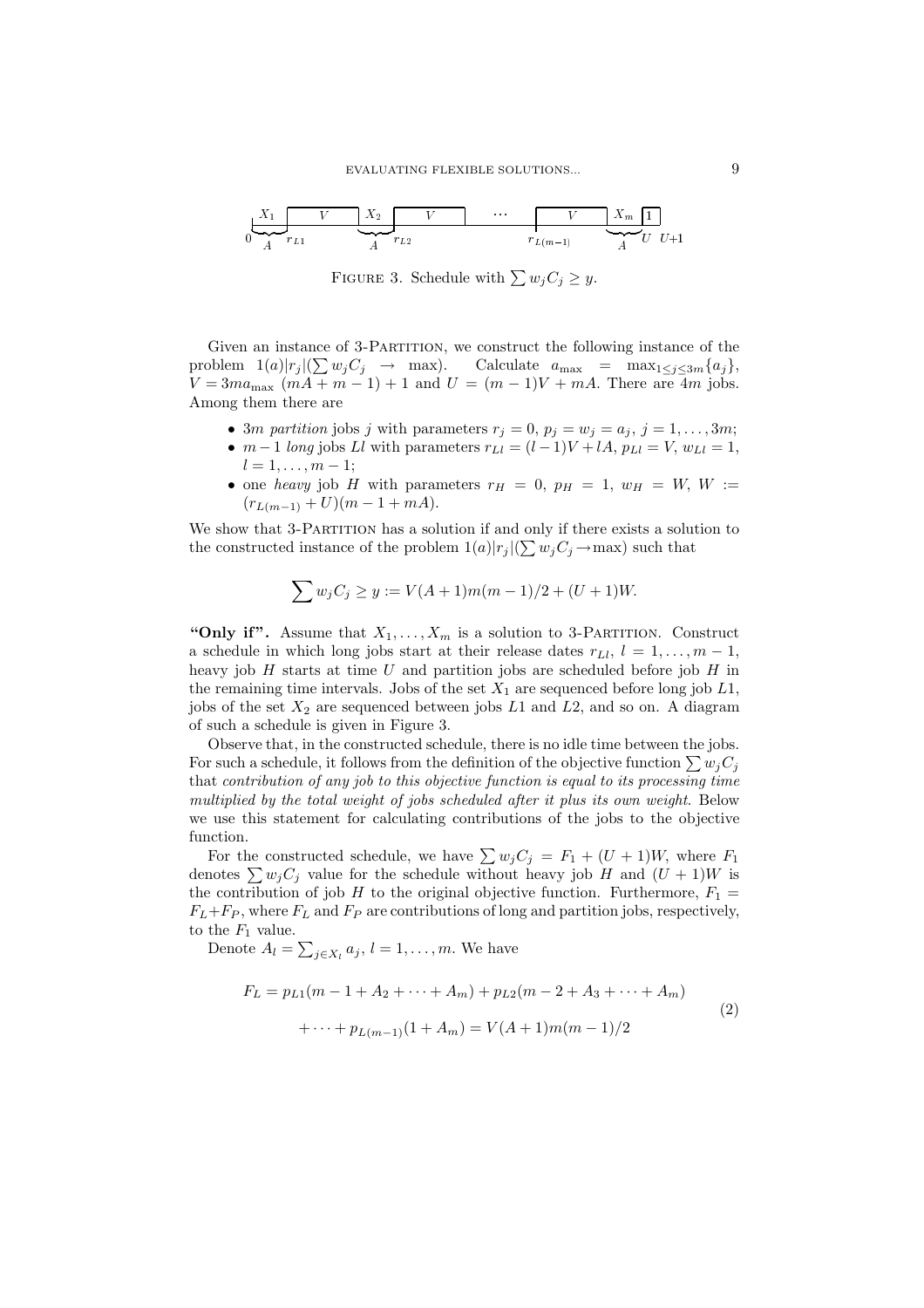and  $0 \leq F_P \leq 3ma_{\text{max}}(mA+m-1) = V-1$ . Therefore, for the constructed schedule, we have

$$
\sum w_j C_j \ge V(A+1)m(m-1)/2 + (U+1)W = y.
$$

"If". Assume that there exists an active schedule with value  $\sum w_i C_i \geq y$ . Observe that the heavy job H cannot be completed after time  $U+1$  because then there will be an idle time before it and the schedule will not be active  $(H \text{ can be removed})$ to start earlier without increasing completion times of the other jobs).

Assume that job H completes at time  $C_H \leq U$ . In this case,

$$
\sum w_j C_j < UW + (r_{L(m-1)} + total \ processing \ time \ of \ long \ and \ partition \ jobs) \\
\times (total \ weight \ of \ long \ and \ partition \ jobs) = W(U+1) < y.
$$

Therefore,  $C_H = U + 1$  and there is no idle time before job H.

Since long jobs have equal processing times and weights, assume without loss of generality that they are scheduled in the order  $L_1, L_2, \ldots, L(m-1)$ . Denote by  $X_1, X_2, \ldots, X_m$  the sets of partition jobs scheduled before job L1, between jobs  $L1$  and  $L2$ , and so on, respectively. Structure of such a schedule is presented in Figure 3. At this point, however, it is not required that long jobs start exactly at their release dates.

Similar to part "only if" and keeping the same notations, we have  $\sum w_j C_j = F_1 + (U+1)W$ ,  $F_1 = F_L + F_P$  and  $F_P \leq V - 1$ . From  $\sum w_j C_j \geq y$ , we obtain

$$
F_L + F_P \ge V(A+1)m(m-1)/2.
$$
 (3)

Recall that  $A_l = \sum_{j \in X_l} a_j$ . Since release dates of long jobs are observed, we know that

$$
A_m \le A, \ A_{m-1} + A_m \le 2A, \ \ldots, \ A_2 + A_3 + \cdots + A_m \le (m-1)A.
$$

Notice that value  $F_L$  is maximized if long jobs are scheduled as early as possible, *i.e.*, when they start at their release dates. In this case, we have equation (2) satisfied. Assume that  $A_m \leq A - 1$ . In this case, because of the no idle time assumption, long job  $L(m-1)$  cannot start earlier than at time  $r_{L(m-1)} + 1$ , and therefore,  $F_L \le V(A+1)m(m-1)/2 - V$ . We obtain

$$
F_L + F_P \le V(A+1)m(m-1)/2 - V + V - 1 < V(A+1)m(m-1)/2,
$$

which contradicts (3). Therefore,  $A_m = A$ .

By continuing in a similar way, we can show that  $A_{m-1} = A$ ,  $A_{m-2} = A$ , ...,  $A_2 = A$ . Then, since  $\sum_{l=1}^{m} A_l = mA$ , we get  $A_1 = A$ . Thus, there exists a solution to 3-PARTITION, as required.  $\Box$ 

With the use of the problem PARTITION, the above proof can easily be adapted for the following theorem.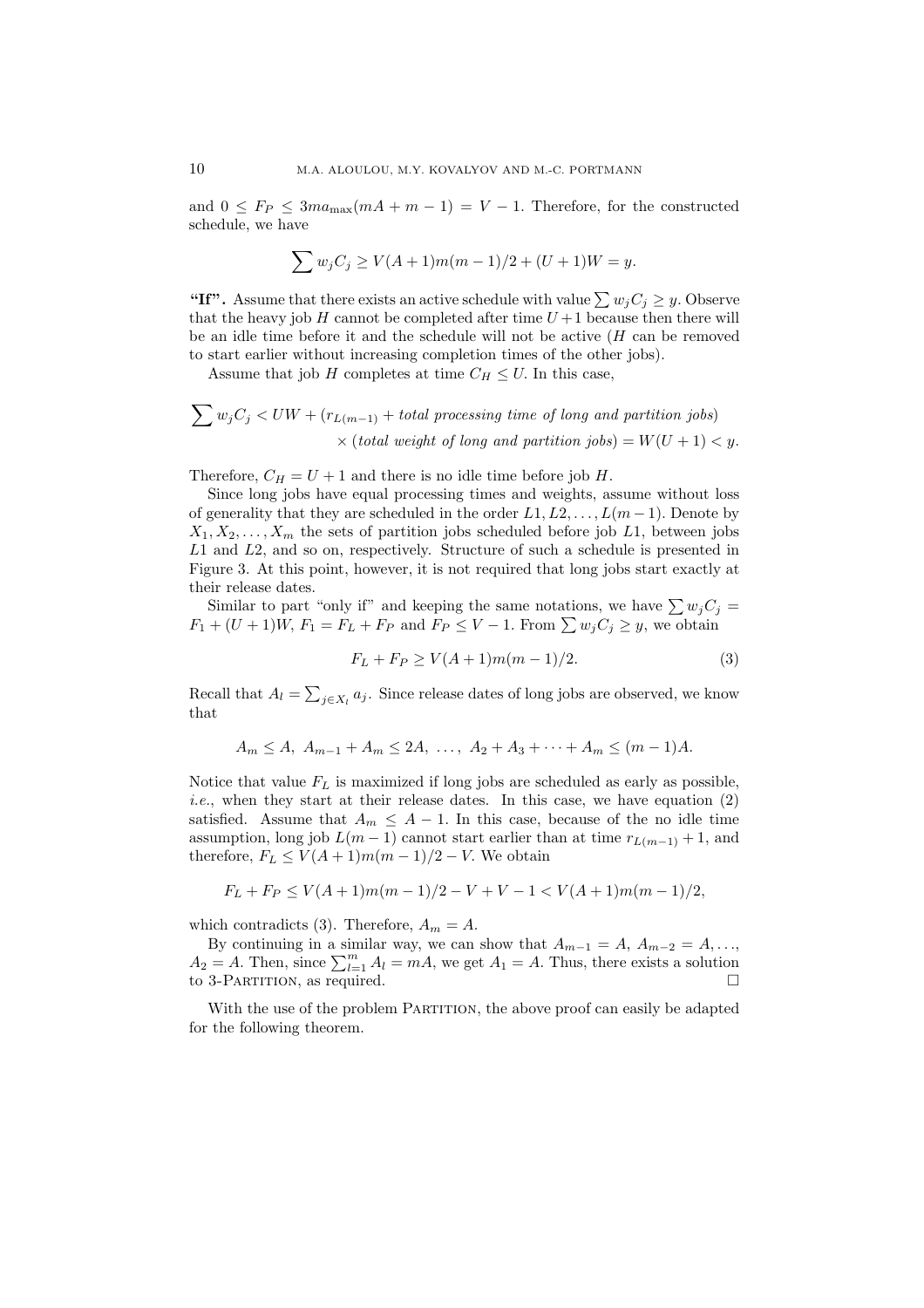**Theorem 3.** The problem  $1(a)|r_j|(\sum w_j C_j \rightarrow \max)$  is NP-hard if there are two distinct release dates.

The proof of Theorem 3 becomes evident if we consider  $m$  partition jobs, one long and one heavy job, and will look for two sets  $X_1 \subseteq M$  and  $X_2 = M \backslash X_1$  of partition jobs such that  $X_1$  is a solution of PARTITION.

**Corollary 2.** The problem  $1(a)|r_j|(\sum w_j T_j \rightarrow \max)$  is strongly NP-hard. It is NP-hard if there are two distinct release dates.

Computational complexities of the problems  $1(a)|r_i|(\sum C_i \rightarrow \max)$  and  $1(a)|r_i|$  $(\sum U_i \rightarrow \text{max})$  remain unknown.

# 4. NON-DELAY SCHEDULES

In this section, a search for an optimal schedule is restricted to non-delay schedules. We first state that maximizing  $\sum w_i C_i$  is strongly NP-hard as it is in the case of active schedules. Then we suggest a procedure that constructs a non-delay schedule. An analysis of this procedure shows that all feasible nondelay schedules have the same  $C_{\text{max}}$  value, which is optimal for the minimization problem  $1|prec,r_j|C_{\text{max}}$ . Therefore, the problem  $1(nd)|prec,r_j|(C_{\text{max}} \to \text{max})$ is polynomially solvable unlike the same problem for active schedules. We further prove that the problem  $1(nd)|prec,r_j|(f_{\text{max}} \to \text{max})$  can be solved in  $O(n^4)$ time. We also demonstrate that the problems  $1(nd)|prec, r_i|(F \rightarrow \text{max})$  for  $F \in$  $\{\sum w_j C_j, \sum w_j U_j\}$  reduce to the corresponding minimization problems without job release dates but with job deadlines.

**Theorem 4.** The problem  $1(nd)|r_j|(\sum w_j C_j \rightarrow \max)$  is NP-hard in the strong sense. It is NP-hard in the ordinary sense if there are two distinct release dates.

*Proof.* The proof of Theorem 2 for the case of active schedules can be used because the schedules considered in this proof are non-delay ones.  $\Box$ 

**Corollary 3.** The problem  $1(nd)|r_j|(\sum w_jT_j \rightarrow \max)$  is strongly NP-hard. It is NP-hard if there are two distinct release dates.

It is easy to see that any feasible non-delay schedule can be represented as a collection of disjoint subsequences of jobs such that jobs of the same subsequence are processed without idle times between them and the first job of a subsequence starts at its release date. The first subsequence starts at the minimum release date of the jobs having no *predecessors* with respect to *prec*. The structure of such a schedule is shown in Figure 4.

Given set X of jobs, denote by  $X^+$  the set of jobs from X that have no predecessors with respect to *prec.* The following procedure, denoted as ND, constructs a feasible non-delay schedule. In this procedure,  $k$  is the number of the created sets  $N_l$  (in which the jobs are scheduled jointly),  $\pi^{(l)} = (\pi_1^{(l)}, \pi_2^{(l)}, \ldots, \pi_{|N_l|}^{(l)})$  is the processing sequence of the jobs in the set  $N_l$ , and  $r^{(l)}$  is the starting time for the sequence  $\pi^{(l)}$ ,  $l = 1, \ldots, k$ . Recall that  $N = \{1, \ldots, n\}$ .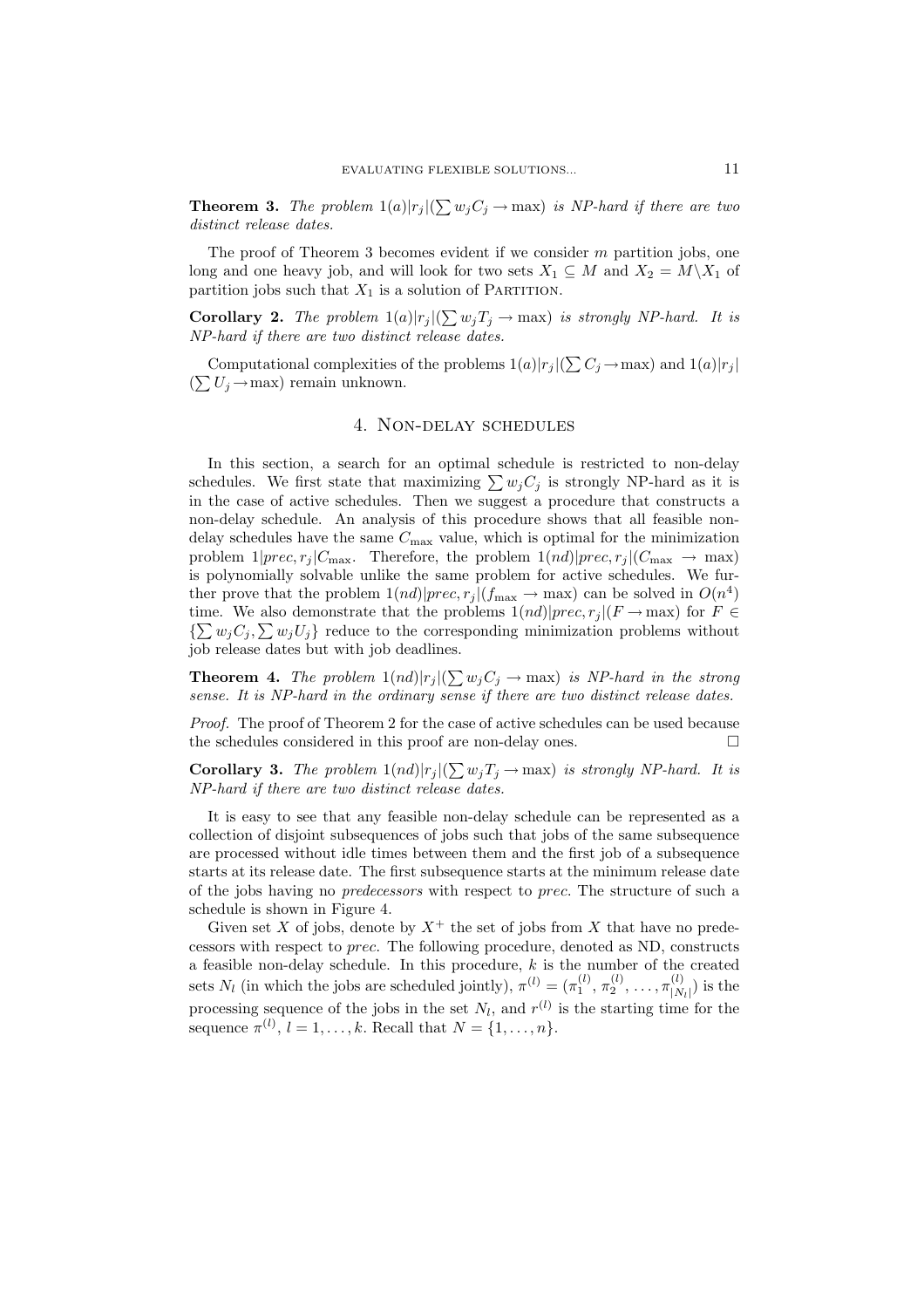



## Procedure ND

**Step 1.** Set  $l = 0$ ,  $X = N$ ,  $i = 1$  and  $Z = 0$ . Re-number the jobs in the non-decreasing order of their release dates such that  $r_1 \leq \cdots \leq r_n$ . **Step 2.** Determine set  $X^+$ . Calculate  $r_{\min} = \min\{r_j | j \in X^+\}$ . If  $Z < r_{\min}$ , then select a job  $j^0 \in \{j | r_j = r_{\min}, j \in X^+\}$ . Set  $i = 1$ , re-set  $l := l + 1$ , calculate  $r^{(l)} = r_{\min}$ ,  $Z = r^{(l)} + p_{j^0}$  and  $\pi_1^{(l)} = j^0$ . Job

scheduled to start at its release date. Otherwise, if  $Z \geq r_{\min}$ , then select a job  $j^0 \in \{j | j \in X^+, r_j \leq Z\}$ . Re-

set  $i := i + 1$ , calculate  $Z = Z + p_{j0}$  and  $\pi_i^{(l)} = j^0$ . Job  $j^0$  is scheduled<br>immediately after the previous job in  $\pi^{(l)}$  without an idle time between them.

In either case, re-set  $X := X \setminus \{j^0\}.$ 

If  $X \neq \phi$ , then repeat Step 2. Otherwise, calculate  $k = l$  and stop.

**Theorem 5.** Procedure ND constructs a feasible non-delay schedule and runs in  $O(n^2)$  time.

*Proof.* It is easy to see that procedure ND constructs a feasible non-delay schedule because as soon as the machine becomes idle at a time  $Z$ , the procedure selects for processing the first available job, which is an arbitrary job  $j$  whose predecessors have already been scheduled and  $r_i \leq Z$ , or if there is no such job, then an arbitrary job with minimum release date among the jobs whose predecessors have been scheduled. In fact, procedure ND is an algorithmic definition of a non-delay schedule for the considered problem.

Let us determine the time complexity of procedure ND. Sequencing the jobs in the non-decreasing order of their release dates requires  $O(n \log n)$  time. In Step 2, computation of  $X^+$ , the set of jobs that have no predecessors, and selection the job  $i^0$  requires  $O(n)$  time. Step 2 is repeated at most *n* times. This gives the overall time complexity of  $O(n^2)$ .  $\Box$ 

We observe that all feasible non-delay schedules can be constructed by procedure ND if ties in this procedure are settled in all possible ways. A tie in procedure ND appears if several jobs satisfy the selection conditions of Step 2. An analysis of procedure ND shows that all such jobs are assigned to the same sequence  $\pi^{(l)}$ . We deduce that all schedules constructed by procedure ND, *i.e.*, all feasible non-delay schedules, can differ only by the order of jobs in the sequences  $\pi^{(l)}$ ,  $l = 1, ..., k$ . This observation implies the following corollaries.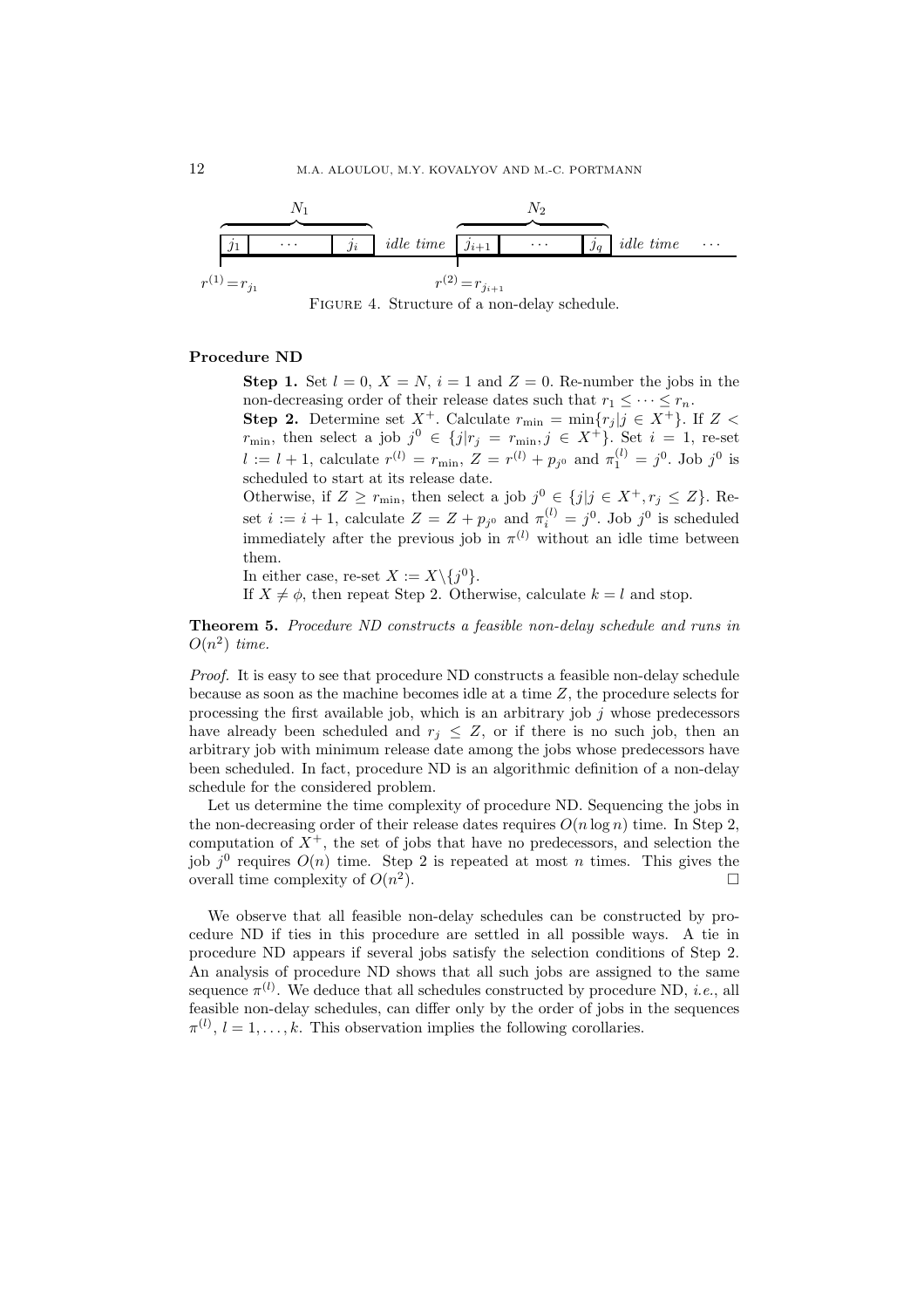**Corollary 4.** A collection of the release dates  $r^{(l)}$  and the sets  $N_l$ ,  $l = 1, ..., k$ , is the same for each feasible non-delay schedule.

**Corollary 5.** All feasible non-delay schedules have the same  $C_{\text{max}}$  value.

We now observe that procedure ND is, in fact, an optimal algorithm for the classical minimization problem  $1|prec, r_j|C_{\text{max}}$ , see for example, Tanaev *et al.* [17]. Therefore, the statement of the previous corollary can be strengthened as follows.

**Corollary 6.** All feasible non-delay schedules have the same  $C_{\text{max}}$  value, which is equal to the minimum  $C_{\text{max}}$  value for the problem  $1|prec,r_j|C_{\text{max}}$ .

We call the sequence of jobs in the non-decreasing order of their release dates the Earliest Release Date (ERD) sequence.

Observe that if  $prec = \phi$ , then procedure ND can be modified to assign jobs to the sequences  $\pi^{(1)}, \pi^{(2)}, \ldots$  in the non-decreasing order of their release dates. In this case, it will actually partition the ERD sequence into subsequences and will run in  $O(n)$  time, provided that the ERD sequence is given. This observation together with Corollary 6 imply the following corollary.

**Corollary 7.** The problem  $1(nd)|prec,r_i|(C_{\text{max}} \to \text{max})$  can be solved in  $O(n^2)$ time and the problem  $1(nd)|r_j|(C_{\text{max}} \to \text{max})$  can be solved in  $O(n \log n)$  time.

One more useful corollary can be formulated.

**Corollary 8.** Given  $r^{(l)}$  and  $N_l$ ,  $l = 1, ..., k$ , the problem  $1(nd)|prec, r_i|(\Phi \rightarrow$ max), where  $\Phi$  is an arbitrary (not necessarily regular) function, reduces to k problems  $1(noidle)|prec,r_j|(\Phi \rightarrow \max)$  of scheduling jobs of the set  $N_l$  in the interval  $[r^{(l)}, r^{(l)} + \sum_{j \in N_l} p_j]$  to maximize  $\Phi$ ,  $l = 1, ..., k$ . Notation "noidle" is used to specify that no idle time between the jobs is allowed.

Corollary 8 allows to decompose the problem  $1(nd)|prec,r_j|(\Phi \to \max)$  into several subproblems of smaller dimension. However, it is not clear if this decomposition provides an easy solution to the original problem. Below we show that in some cases it does.

Consider the problem  $1(nd)|prec, r_j|(f_{\text{max}} \to \text{max})$  and prove the following result.

**Theorem 6.** The problem  $1(noidle)|prec,r_j|(f_{\text{max}} \rightarrow \text{max})$  and, hence, the problem 1(nd)|prec,  $r_i$ |(f<sub>max</sub>  $\rightarrow$  max) can be solved in  $O(n^4)$  time if each function  $f_j$  is computable in  $O(1)$  time.

*Proof.* The following modification of procedure ND, denoted as MND, can be used to construct a feasible schedule for the problem  $1(noidle)|prec, r_i|(f_{\text{max}} \to \text{max}),$ if it exists. Let  $(k_1, \ldots, k_n)$  be the ERD sequence of jobs.

#### **Procedure MND**

**Step 1.** Set  $i = 0$  and  $X = N$ . Denote a sequence of jobs to be constructed as  $S = (S_1, ..., S_n)$ .

**Step 2.** Determine set  $X^+$  and find job index  $j^0 = \min\{j|k_j \in X^+\};$ Re-set  $i := i + 1$  and calculate  $S_i = k_{i^0}$ . Re-set  $X := X \setminus \{k_{i^0}\}\$ . If  $X \neq \emptyset$ , then repeat Step 2. Otherwise, go to Step 3.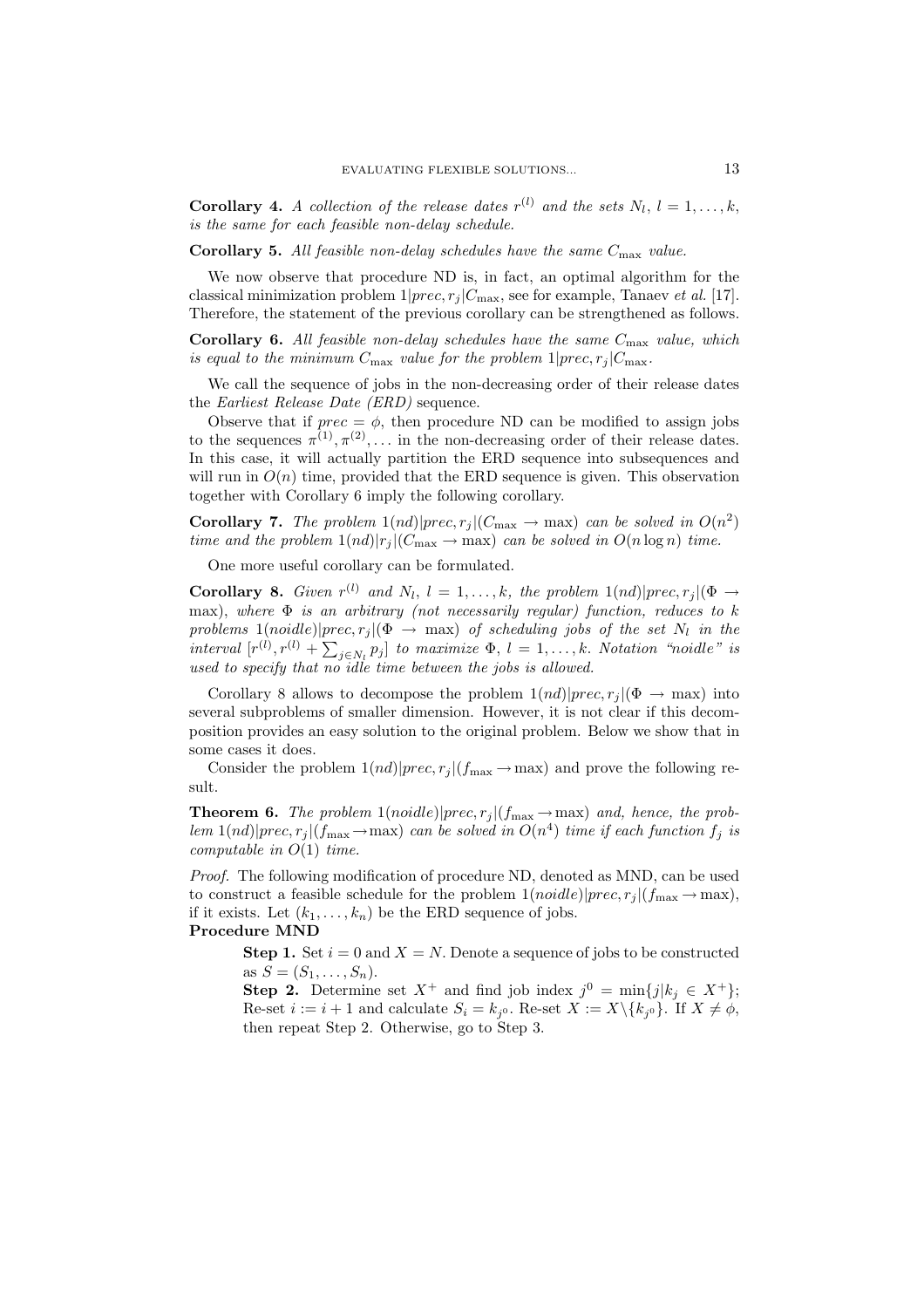Step 3. Construct a non-delay schedule corresponding to the job sequence  $S$ . It is the required schedule, if it has no idle time between the jobs. Otherwise, such a schedule does not exist. Stop.

Observe that the job sequence created in Step 2 of procedure MND does not depend on the particular values of  $r_j$ ,  $j = 1, ..., n$ , but on their relative values. In other words, procedure MND will produce the same job sequence for  $r_1, \ldots, r_n$ and  $r'_1, \ldots, r'_n$  if  $r_1 \leq \cdots \leq r_n$  and  $r'_1 \leq \cdots \leq r'_n$ .

Let  $f^*$  be an optimal objective function value for the problem  $1(noidle) | prec, r_i|$  $(f_{\text{max}} \rightarrow \text{max})$ . A feasible schedule is optimal for this problem if and only if there exists job j<sup>\*</sup> such that  $f_{i^*}(C_{i^*}) = f^*$ , or equivalently

$$
C_{i^*} \ge R_{i^*}(f^*),\tag{4}
$$

where  $R_{j^*}(f^*)$  is such a value that  $f_{j^*}(R_{j^*}(f^*)-1) < f^*$  and  $f_{j^*}(R_{j^*}(f^*)) = f^*$ .

Inequality (4) implies that job  $j^*$  does not start earlier than at time  $R_{j^*}(f^*)$  –  $p_{j^*}$ . Given value  $f^*$  and job  $j^*$  satisfying (4), introduce new release dates:  $r'_{i^*}$  =  $\max\{r_{j^*}, R_{j^*}(f^*) - p_{j^*}\}\$ and  $r'_i = r_i$  for  $i \neq j^*$ . The problem  $1(noidle)| prec, r_j|$  $(f_{\text{max}} \rightarrow \text{max})$  reduces to constructing a job schedule feasible with respect to the release dates  $r'_j$ ,  $j = 1, ..., n$ , precedence constraints *prec*, and such that  $C_{\text{max}} = \sum_{i=1}^{n} p_i$ ,  $j = 1, ..., n$ . Procedure MND can be used to construct such a schedule.

Assume without loss of generality that  $r_1 \leq \cdots \leq r_n$  and  $r'_{i_1} \leq \cdots \leq r'_{i_n}$ . Observe that in the sequence  $(i_1, \ldots, i_n)$ , only relative position of job j<sup>\*</sup> may be changed. Furthermore, it can only be shifted to the right comparing with its relative position in the sequence  $(1, \ldots, n)$ , *i.e.*, this sequence is of the form  $(1, \ldots, j^* - 1, j^* + 1, \ldots, i - 1, j^*, i + 1, \ldots, n)$ . Clearly, there are  $n - j^* + 1$  such sequences. Consider such a sequence  $\sigma^{(i)}$  with job  $j^*$  in the position *i*. Apply procedure MND assuming that  $\sigma^{(i)}$  is the ERD job sequence. Let the job sequence  $S^{(i)}$  be found in Step 2 of this procedure.

Given  $j^*$ , we can construct all  $n - j^* + 1$  sequences  $S^{(i)}$ ,  $i = j^*$ , ..., n. Among them, we can choose sequences corresponding to the schedules feasible with respect to the original release dates and having no idle time between the jobs. The sequence with the largest  $f_{\text{max}}$  value among these sequences is an optimal solution to the problem  $1(noidle)|prec, r_j|(f_{\text{max}} \rightarrow \text{max}).$ 

An optimal solution to the problem  $1(noidle)|prec, r_i|(f_{\text{max}} \to \text{max})$  can be found by applying the approach described above for each job  $j^* = 1, \ldots, n$ .

Given a job sequence, feasibility with respect to the release dates and the no idle time condition can be checked in  $O(n)$  time. The corresponding  $f_{\text{max}}$  value can be computed in  $O(n)$  time if each function  $f_i$  is computable in  $O(1)$  time. Since we have at most  $n(n+1)/2$  sequences to consider and procedure MND runs in  $O(n^2)$  time, the proposed algorithm requires  $O(n^4)$  time.  $\Box$ 

Since procedure MND runs in  $O(n)$  time if there are no precedence constraints. we obtain the following corollary.

**Corollary 9.** The problem  $1(nd)|r_i|(f_{\text{max}} \to \text{max})$  can be solved in  $O(n^3)$  time.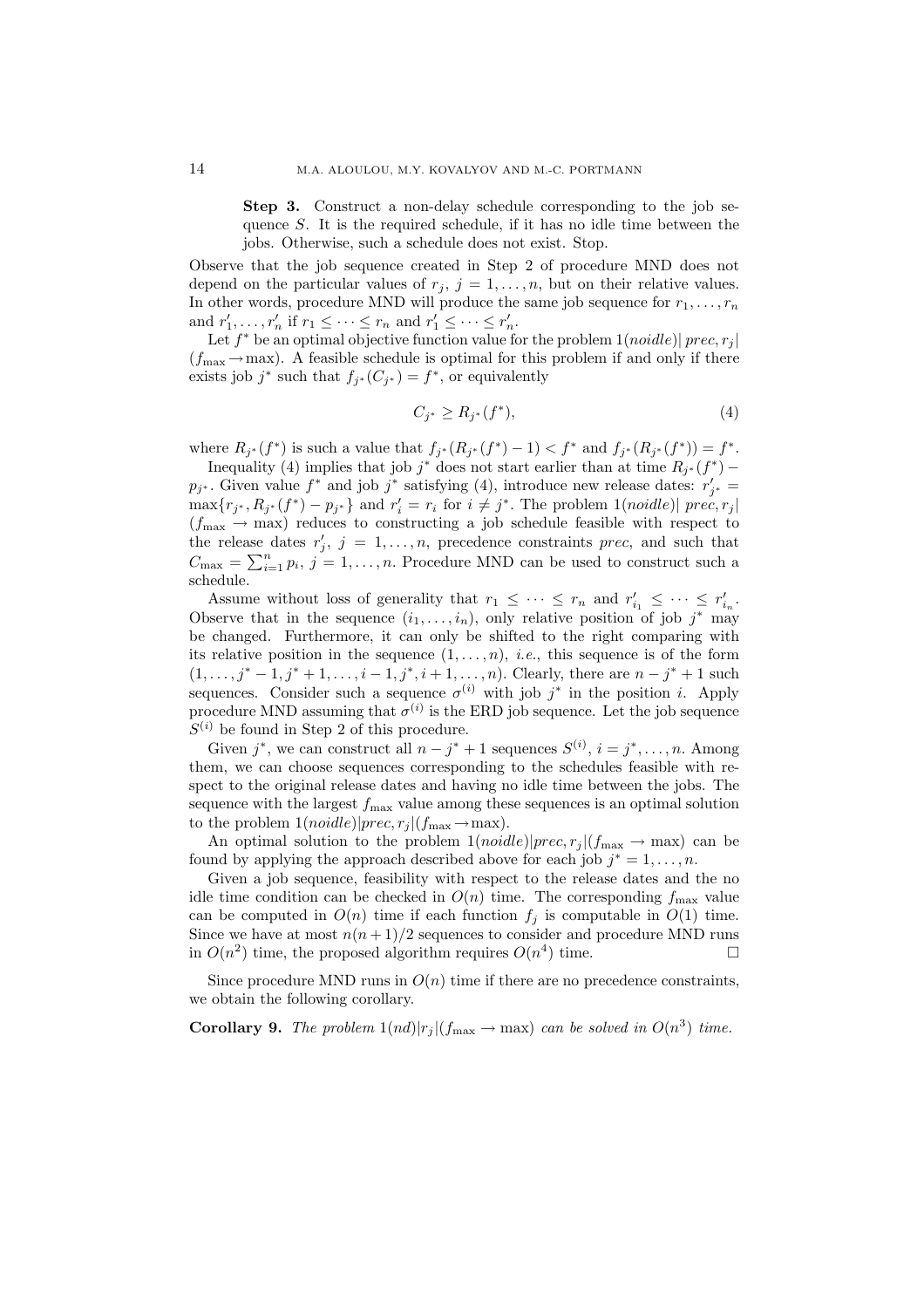Denote by  $prec^R$  precedence constraints that are reversed with respect to prec. Introduce notation  $\bar{d}_i$  for job deadlines. If descriptor  $\bar{d}_i$  is present in the second field of the problem notation then in the corresponding problem, the job deadlines  $\bar{d}_j$ ,  $j = 1, \ldots, n$ , are given, which should not be violated. Set  $P = \sum_{1 \leq i \leq n} p_i$ .

**Theorem 7.** The problem  $1(noidle)|prec,r_j|(F \rightarrow max)$  is equivalent to the min*imization problem*  $1|prec^R, \bar{d}_j|F$  for  $F \in \{\sum w_j C_j, \sum w_j U_j\}.$ 

*Proof.* Let  $\pi$  be an arbitrary job sequence feasible with respect to  $r_j$ ,  $j = 1, ..., n$ , and prec. To simplify notation, assume that  $\pi = (1, 2, ..., n)$ . Consider the reversed sequence  $\pi^R = (n, n-1, \ldots, 1)$ . It is clear that  $\pi^R$  is feasible with respect to  $prec^R$ .

Denote by  $C_i(\sigma)$  the completion time of job j according to the job sequence  $\sigma$ . We have

$$
C_j(\pi) = P - C_j(\pi^R) + p_j, \ \ j = 1, \dots, n.
$$

From the above equations, we obtain that sequence  $\pi$  is feasible with respect to  $r_j, j = 1, \ldots, n$ , if and only if sequence  $\pi^R$  is feasible with respect to the deadlines  $\tilde{d}_j = P - r_j, j = 1, \ldots, n.$ 

We have

$$
\sum w_j C_j(\pi) = \sum w_j (P - C_j(\pi^R) + p_j) = \sum w_j (P + p_j) - \sum w_j C_j(\pi^R).
$$

These equations show that  $\pi$  is optimal for  $1(noidle)|prec, r_i| (\sum w_i C_i \rightarrow \max)$ if and only if  $\pi^R$  is optimal for the corresponding minimization problem  $1|prec^R$ ,  $\bar{d}_j | \sum w_j C_j.$ 

Introduce due dates  $d_j^R = P + p_j - d_j - 1$ ,  $j = 1, ..., n$ . Let job j be ontime with respect to the sequence  $\pi$  and the due date  $d_j : C_j(\pi) \leq d_j$ . Then  $C_j(\pi^R) = P - C_j(\pi) + p_j \ge P - d_j + p_j > d_j^R$ , *i.e.*, job *j* is late with respect to the sequence  $\pi^R$  and the due date  $d_i^R$ .

Let job j be late with respect to the sequence  $\pi$  and the due date  $d_j : C_j(\pi) > d_j$ . Then  $C_j(\pi^R) < P - d_j + p_j$  and, since P,  $p_j$  and  $d_j$  are integer,  $C_j(\pi^R) \le P - d_j + p_j - 1 = d_j^R$ , *i.e.*, job *j* is on-time with respect to the sequence  $\pi^R$  and the due date  $d_i^R$ .

Denote by  $\check{X}(X_R)$  the set of jobs which are late with respect to the job sequence  $\pi$  and due dates  $d_j$ ,  $j = 1, ..., n$  (the job sequence  $\pi^R$  and due dates  $d_i^R$ ,  $j = 1$ ,

...,*n*). We have  $\sum_{j \in X} w_j = \sum w_j - \sum_{j \in X_R} w_j$ .<br>The latter equation shows that  $\pi$  is optimal for  $1(noidle)|prec, r_j|(\sum w_j U_j \rightarrow$ max) if and only if  $\pi^R$  is optimal for  $1|prec^R, \bar{d}_j| \sum w_j U_j$  with due dates  $d_j^R$ .  $j=1,\ldots,n.$ 

It is known that the minimization problem  $1|\bar{d}_j| \sum C_j$  is solvable in  $O(n \log n)$ time, see Smith [16]. Therefore, the problem  $1(nd)|r_j|(\sum C_j \rightarrow \max)$  is solvable in  $O(n \log n)$  time. However, the problem  $1|\bar{d}_j| \sum U_j$  is NP-hard, see Lawler [13], and consequently, the maximization problem  $1(nd)|r_j|(\sum U_j \rightarrow \max)$  is also NP-hard.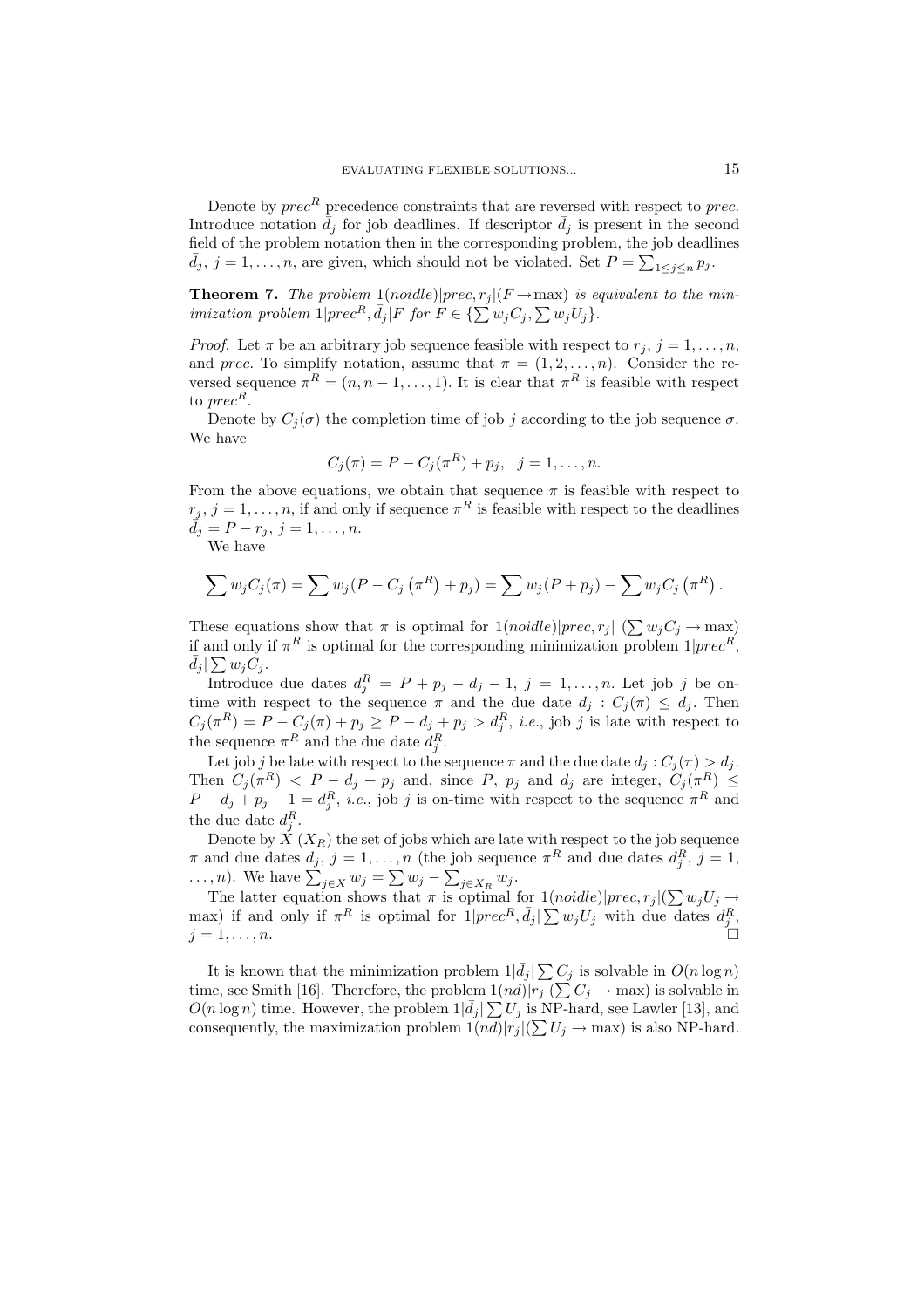| Problem                                                 | Complexity       | Complexity of the        |
|---------------------------------------------------------|------------------|--------------------------|
|                                                         |                  | minimization counterpart |
| $1(sa) prec,r_i (C_{max} \rightarrow \max)$             | $O(n^2)$         | strongly NP-hard         |
| $1(sa) prec,r_i (f_{max} \rightarrow \max)$             | $O(n^3)$         | strongly NP-hard         |
| $1(sa) r_j (f_{max} \rightarrow \max)$                  | O(n)             | strongly NP-hard         |
| $1(sa) r_j (\sum w_jC_j\rightarrow \max)$               | $O(n \log n)$    | strongly NP-hard         |
| $1(sa) r_i (\sum U_i \rightarrow \max)$                 | $O(n^2 \log n)$  | strongly NP-hard         |
| $1(sa) r_j (\sum w_jU_j\rightarrow \max)$               | NP-hard          | strongly NP-hard         |
| $1(a) r_j $ ( $C_{\text{max}} \rightarrow \text{max}$ ) | NP-hard          | $\overline{O}(n \log n)$ |
| $1(a) r_j (\sum w_j C_j \rightarrow \max)$              | strongly NP-hard | strongly NP-hard         |
| $1(nd)   prec, r_j  (C_{max} \rightarrow max)$          | $O(n^2)$         | strongly NP-hard         |
| $1(nd) prec,r_i (f_{max} \rightarrow max)$              | $O(n^4)$         | strongly NP-hard         |
| $1(nd) r_i (f_{\text{max}} \rightarrow \text{max})$     | $O(n^3)$         | strongly NP-hard         |
| $1(nd) r_i (\sum C_i \rightarrow \max)$                 | $O(n \log n)$    | strongly NP-hard         |
| $1(nd) r_i (\sum w_iC_i \rightarrow \max)$              | strongly NP-hard | strongly NP-hard         |
| $1(nd) r_i (\sum U_i \rightarrow \max)$                 | NP-hard          | strongly NP-hard         |
| $1(nd) prec,r_j (\sum C_j \rightarrow \max)$            | strongly NP-hard | strongly NP-hard         |
| $1(nd) prec, r_j (\sum U_j \rightarrow \max)$           | strongly NP-hard | strongly NP-hard         |

TABLE 1. Complexity of the studied problems.

TABLE 2. Open problems.

| Problem                                                                          | minimal/maximal open |
|----------------------------------------------------------------------------------|----------------------|
| $1(sa) r_j (\sum w_jT_j \rightarrow \text{max})$                                 | maximal open         |
| $1(a) r_i (C_{\text{max}} \rightarrow \text{max})$ with 2 distinct release dates | minimal open         |
| $1(a) r_j (\sum C_j \rightarrow \max)$                                           | minimal open         |
| $1(a) r_i (\sum w_i C_i \rightarrow \text{max})$ with 2 distinct release dates   | maximal open         |
| $1(a) r_j (\sum U_j \rightarrow \max)$                                           | minimal open         |

## 5. CONCLUSION

In this paper, the problem of evaluating the worst case performance of a flexible solution has been studied. A flexible solution is completely characterized by a schedule type and a partial order of the jobs. Its worst case performance is characterized by the maximal value of the objective function defined on the set of schedules associated with the flexible solution.

As a first investigation step, we considered single machine scheduling problems where the jobs have different release dates and precedence relations are given on the set of jobs. The objective is to find an active or non-delay schedule that maximizes a regular objective function. Results obtained in this paper and our earlier paper  $[2]$  are summarized in Table 1. Notation sa indicates that only semiactive schedules are considered.

Table 2 enumerates the problems that remain open and indicates if they are minimal or maximal open.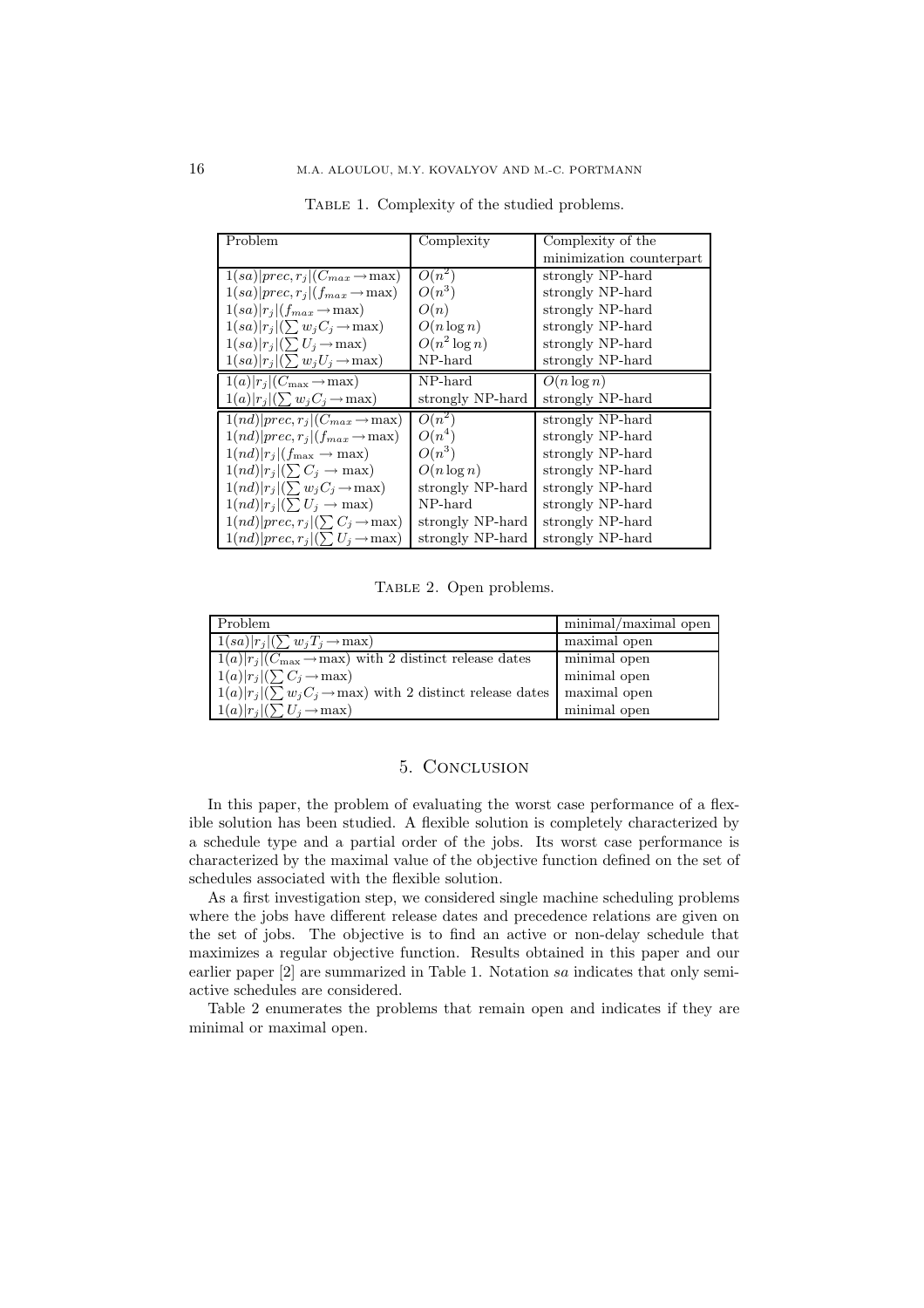Minimal open problems are those for which the complexity status is not known, but all their easier cases are polynomially solvable. Maximal open problems are those for which the complexity status is not known, but all their harder cases are NP-hard, see Brucker [7].

In our earlier paper [2], we observed that maximization problems for semiactive schedules are at least as easy as their minimization counterparts. It is also the case for non-delay schedules. However, it seems that maximization problems for active schedules are at least as difficult as their minimization counterparts. Indeed, the problem of minimizing the makespan is very simple but the corresponding maximization problem is NP-hard. However, we cannot make a general conclusion because, for example, the problem  $1(a)|r_j|(\sum C_j \to \max)$  is open and the minimization counterpart is strongly NP-hard.

From a practical point of view, the obtained complexity results can suggest that, in the evaluation phase of the proactive-reactive scheduling approach of Aloulou and Portmann  $[1,3]$ , semi-active or non-delay schedules are more preferable than active schedules to be considered because their worst-case performances can be evaluated easier. Furthermore, these schedules are easier to implement on-line.

For future investigations, it is interesting to consider other processing systems such as flow and job shops. At present, we are working on a generalization of the proactive-reactive approach  $[1,3]$  and the results of this paper for a flow shop system.

*Acknowledgements.* We would like to thank a referee who pointed out several places in the original submission, which needed to be corrected. The research of M.Y. Kovalyov was supported in part by the International Science and Technology Center under grant number B-986.

## **REFERENCES**

- [1] M.A. Aloulou, On the reactive scheduling design using flexible predictive schedules, in Proceedings of IEEE SMC'2002, 6 pages in CD-ROM, Hammamet, October 2002.
- [2] M.A. Aloulou, M.Y. Kovalyov and M.C. Portmann, Maximization problems in single machine scheduling. Ann. Oper. Res.  $129$  (2004) 21-35.
- [3] M.A. Aloulou and M.C. Portmann, An efficient proactive reactive approach to hedge against shop flow disruptions, in *Multidisciplinary Scheduling: Thoery and Applications*, edited by G. Kendall, E. Burke, S. Petrovic and M. Gendreau, Springer (2005) 223-246.
- [4] C. Artigues, J.-C. Billaut and C. Esswein, Maximization of solution flexibility for robust shop scheduling. Eur. J. Oper. Res.  $165$  (2005) 314-328.
- [5] C. Artigues, F. Roubellat and J.-C. Billaut, Characterization of a set of schedules in a resource constrained multi-project scheduling problem with multiple modes. Inter. J. Industrial Eng. Applications Practice  $6$  (1999) 112-122.
- [6] K.R. Baker, *Introduction to sequencing and scheduling*. John Wiley and Sons (1974).
- [7] P. Brucker, *Scheduling algorithms*. Springer-Verlag (1998).
- [8] P. Brucker and S. Knust, Complexity results for scheduling problems. http://www.mathematik.uni-osnabrueck.de/research/OR/class/ (2003).
- [9] R.L. Daniels and P. Kouvelis, Robust scheduling to hedge against processing time uncertainty in single stage production. Manage. Sci. 41 (1995) 363-376.